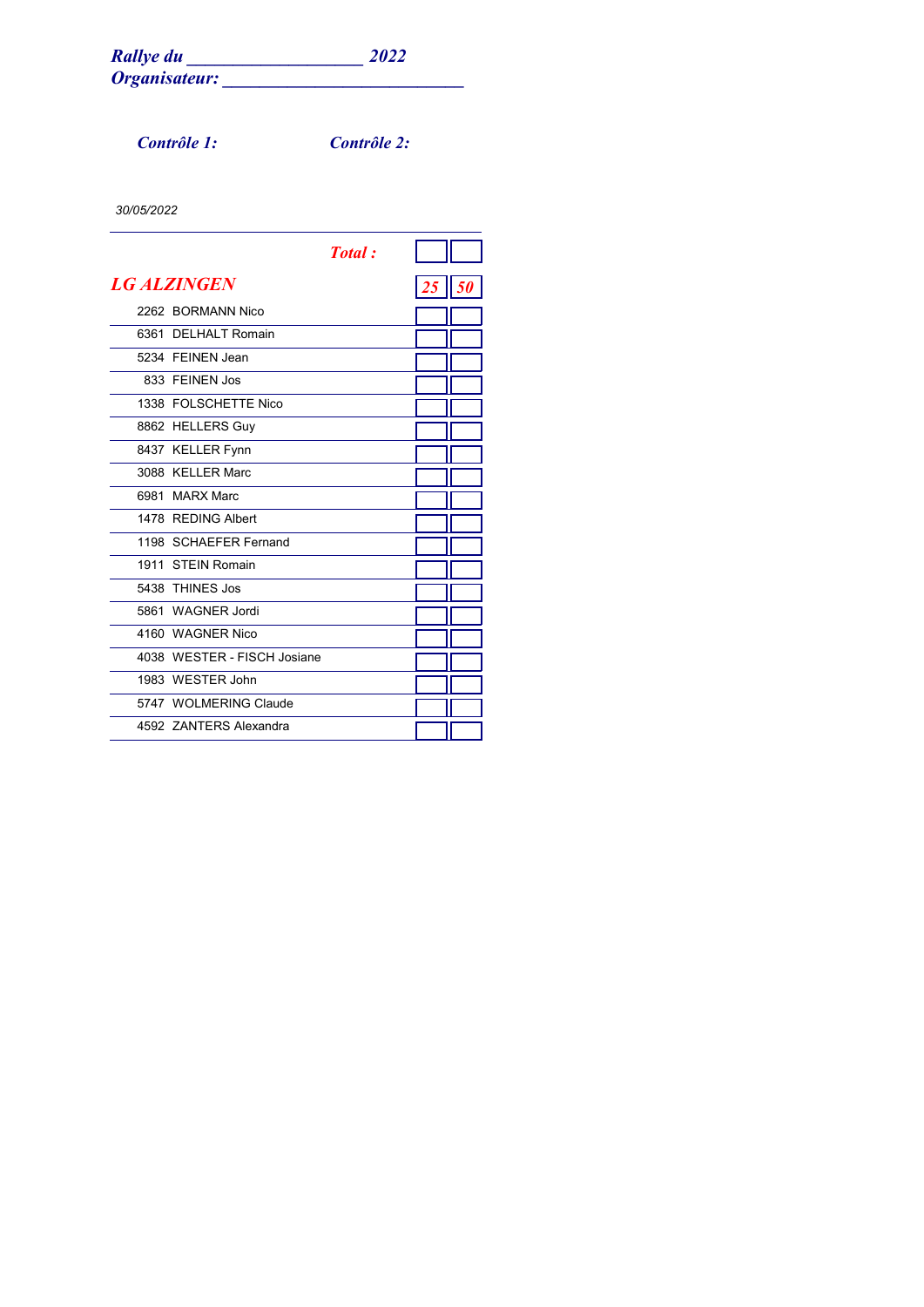*Contrôle 1: Contrôle 2:*

| 3161 RACCOGLI Paolo  |  |
|----------------------|--|
| 2338 RAUSCH Guy      |  |
| 8097 REIF Roland     |  |
| 5960 REISER Romain   |  |
| 8134 SALIS Daniel    |  |
| 8282 SCHRANK Andy    |  |
| 2808 SCHÜTZ Daniel   |  |
| 8166 STEICHEN Gaston |  |
| 8547 THEIS Mylène    |  |
| 1079 URBAIN Jos      |  |
| 8796 WAGNER Johny    |  |
| 572 WAGNER Pierre    |  |
| 6342 WINANDY Antoine |  |
| 4299 WINANDY Jos     |  |

÷

|      |                               | <b>Total</b> : |  |
|------|-------------------------------|----------------|--|
|      | <b>LG BELVAUX</b>             |                |  |
|      | 9002 ALBANESE Nico            |                |  |
|      | 2296 ALLEGRINI Giulio         |                |  |
|      | 520 BASSI Romain              |                |  |
|      | 7924 BELCHE Marcel            |                |  |
|      | 8439 BELVA Julie              |                |  |
|      | 1425 BISCHEL Robert           |                |  |
|      | 8535 CAMPOS Jean              |                |  |
|      | 8859 CONSTANTINO Rui          |                |  |
|      | 1691 CONZEMIUS Raymond        |                |  |
|      | 3579 DA SILVA Luis Filipe     |                |  |
|      | 8077 DAHM Yves                |                |  |
|      | 8395 DAIX Romain              |                |  |
|      | 5346 ENGEL Georges            |                |  |
|      | 3291 ENGEL Patrick            |                |  |
|      | 8274 FABER Remy               |                |  |
|      | 2728 FELTZ Alex               |                |  |
|      | 2875 FERRANTE Carlo           |                |  |
|      | 7070 FORESTI Antonio          |                |  |
|      | 3140 FRIEDGEN Steve           |                |  |
|      | 7936 FRIESEISEN Roger         |                |  |
|      | 8861 FUMANTI Marino           |                |  |
|      | 3493 GEORG Romain             |                |  |
|      | 6570 GOMES MIRANDA Adenil     |                |  |
|      | 8957 HEINEN Claude            |                |  |
|      | 5750 HERBER Alain             |                |  |
|      | 8644 JUCHEM Patrick           |                |  |
|      | 5349 JUNKER Jean              |                |  |
| 2651 | <b>JUNKER-SCHIRTZ Liliane</b> |                |  |
|      | 919 KIRSCH Georges            |                |  |
|      | 4187 KOHN Gilbert             |                |  |
|      | 5144 KOSTER Pitt              |                |  |
|      | 1891 KOSTER Ronny             |                |  |
|      | 2922 KRUX Serge               |                |  |
|      | 8676 KÜNZER Pierre            |                |  |
|      | 8307 LEYDER Eric              |                |  |
|      | 6344 LOMBARDI Renzo           |                |  |
|      | 8438 MARTINS Claudion         |                |  |
|      | 3011 MEYER Alex               |                |  |
|      | 937 MEYER Nicolas             |                |  |
|      | 1958 MOLITOR Jeff             |                |  |
|      | 2563 OLSEM Daniel             |                |  |
|      |                               |                |  |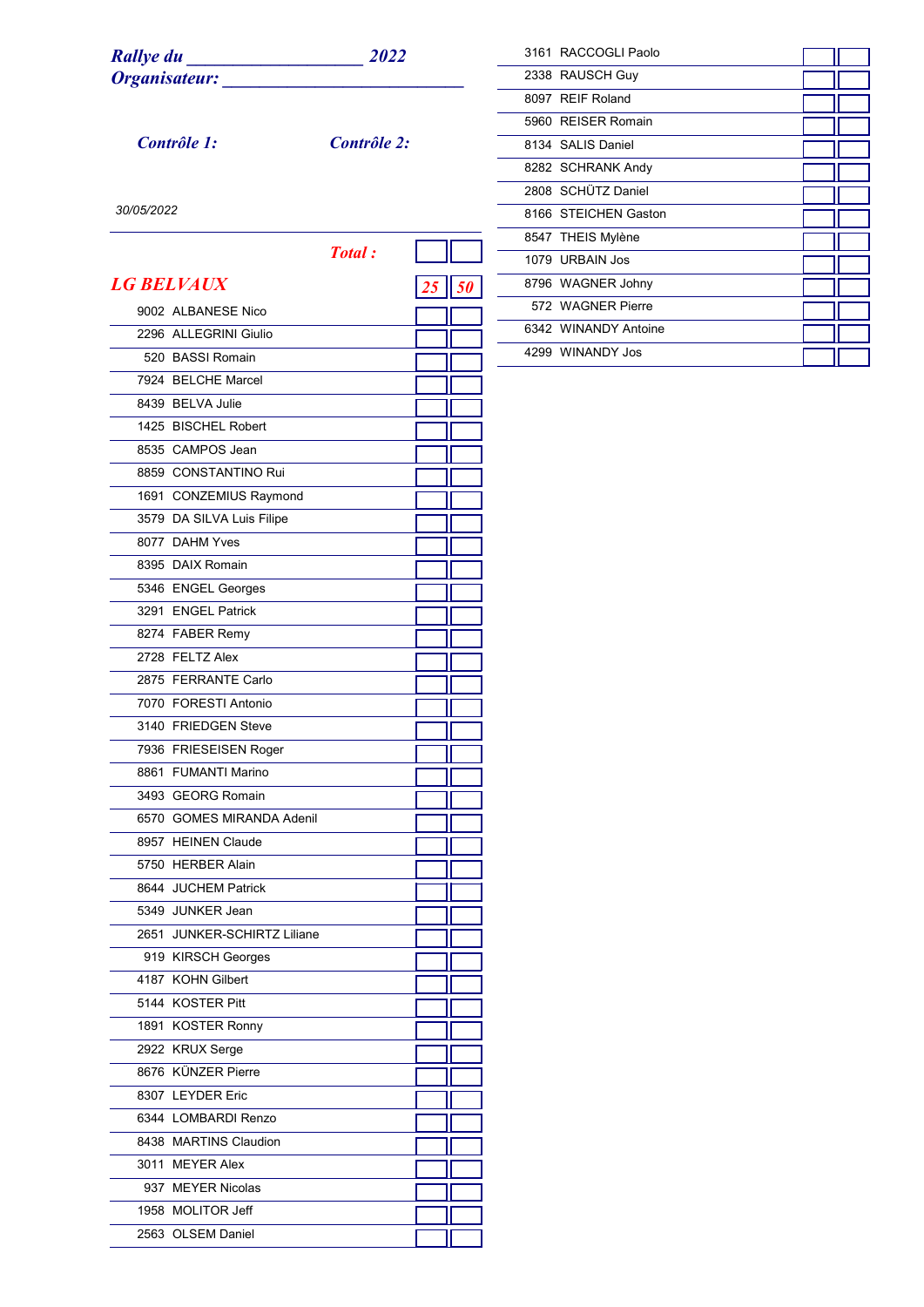*Contrôle 1: Contrôle 2:*

|                             | <b>Total</b> : |          |  |
|-----------------------------|----------------|----------|--|
| <i><b>LG BERTRANGE</b></i>  |                | 25    50 |  |
| 6853 ANDRE Christian        |                |          |  |
| 7591 ASSELBORN Laurent      |                |          |  |
| 5899 BELACCHI Michel        |                |          |  |
| 9012 BRIMEYER Felix         |                |          |  |
| 5162 BUCHMULLER Frank       |                |          |  |
| 4482 FEIPEL - SIMON Viviane |                |          |  |
| 2500 FEIPEL Jean-Claude     |                |          |  |
| 8631 FLEMING Claude         |                |          |  |
| 2938 GILLEN Tom             |                |          |  |
| 3040 GLÜCK Robert           |                |          |  |
| 2559 HOFFMANN Carlo         |                |          |  |
| 6476 HOFFMANN-GOLDSCHMI     |                |          |  |
| 4616 KIRCHHOFF Jens         |                |          |  |
| 4836 KIRCHHOFF Martina      |                |          |  |
| 4111 KLENSCH Richard        |                |          |  |
| 7370 KUFFFER Pierre         |                |          |  |
| 8440 LOSCHETTER Raphael     |                |          |  |
| 5208 LUX Carlo              |                |          |  |
| 8071 MARX Sven              |                |          |  |
| 1659 MICHELS Emile          |                |          |  |
| 1943 MILTGEN - WANG Manon   |                |          |  |
| 2185 MILTGEN Léon           |                |          |  |
| 8334 NOORDMAN Florian       |                |          |  |
| 7254 OBERTIN Claude         |                |          |  |
| 3355 PORRINI Attilio        |                |          |  |
| 7112 RISCH Claude           |                |          |  |
| 7255 RIVOLDINI Tilio        |                |          |  |
| 4268 SCHINTGEN Marie-Paule  |                |          |  |
| 1502 SCHINTGEN Paul         |                |          |  |
| 5059 SCHMITT Anne-Marie     |                |          |  |
| 3325 SCHON Patrick          |                |          |  |
| 4214 SCHWARTZ Jean          |                |          |  |
| 6674 SIETZEN Gilbert        |                |          |  |
| 1940 STEFFEN Ferdinand      |                |          |  |
| 193 THILL Guy               |                |          |  |
| 5716 WAGNER Pol             |                |          |  |
| 4035 WAHL Francis           |                |          |  |
| 5184 WAHL Ghislaine         |                |          |  |
| 7935 WEST James             |                |          |  |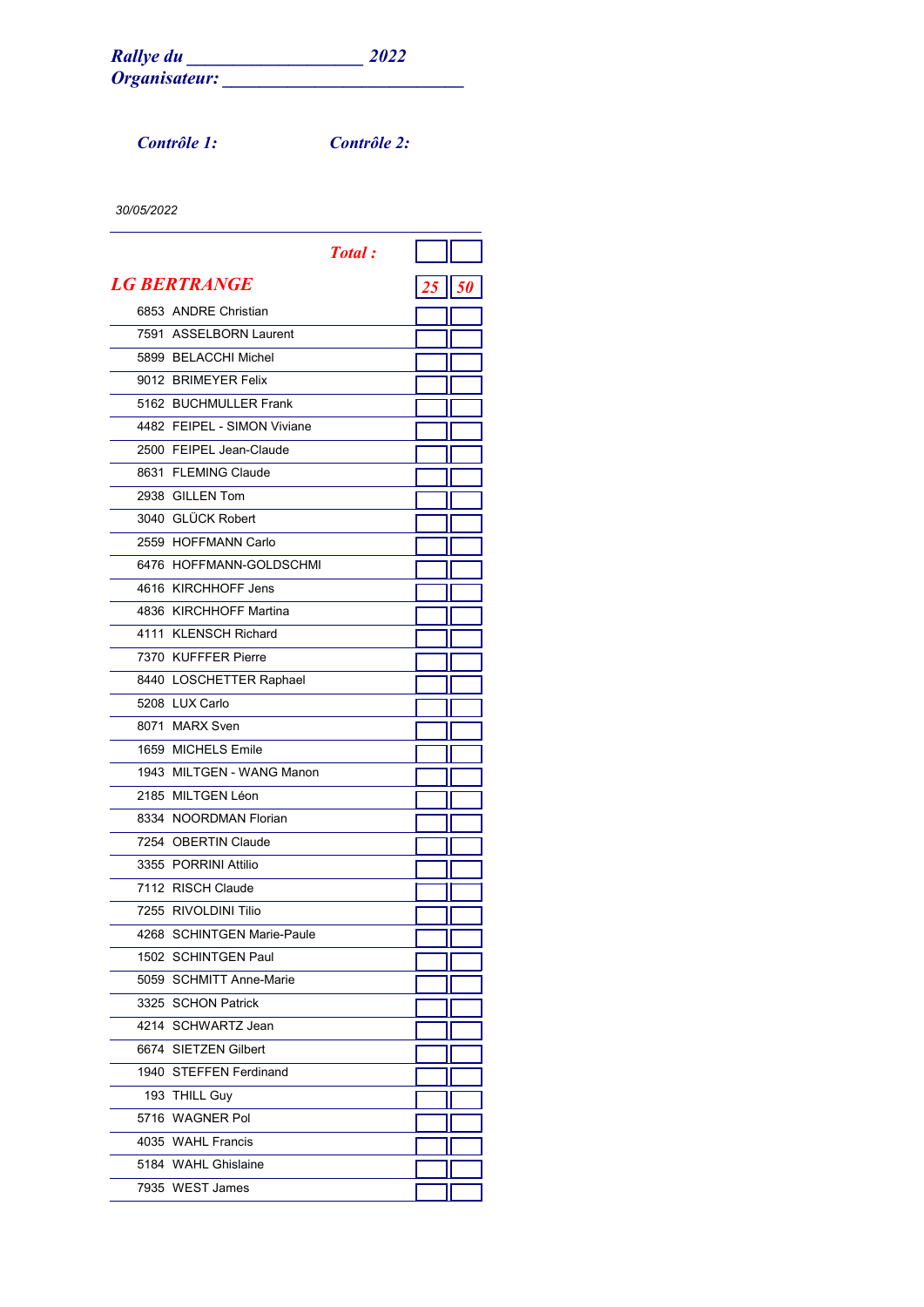*Contrôle 1: Contrôle 2:*

|      |                         | <b>Total</b> : |    |
|------|-------------------------|----------------|----|
|      | <b>LV BETTEMBOURG</b>   |                | 50 |
|      | 1525 ANCILLON Guy       |                |    |
| 2165 | <b>BAULESCH Nico</b>    |                |    |
|      | 1194 BROSIUS René       |                |    |
|      | 5272 CALZI Pierrot      |                |    |
|      | 5546 CLAUDE Alex        |                |    |
|      | 1701 DEL DEGAN Marino   |                |    |
|      | 155 DIEDERICH Patrick   |                |    |
| 2191 | <b>EWEN Joel</b>        |                |    |
|      | 6340 FABER Guy          |                |    |
|      | 1915 FISCHER Jean-Paul  |                |    |
|      | 4532 HALLER Carlo       |                |    |
|      | 4432 HECK Michel        |                |    |
|      | 4934 HENGESCH Bernhard  |                |    |
|      | 2229 KAUTH Gilbert      |                |    |
|      | 4735 KAUTH Joel         |                |    |
|      | 7533 LEY Marco          |                |    |
|      | 6338 MARQUES Carlos     |                |    |
|      | 3919 MEYLENDER Claude   |                |    |
|      | 4971 POVEROMO David     |                |    |
|      | 5271 POVEROMO Raphael   |                |    |
|      | 3043 SANTINI Christophe |                |    |
|      | 1070 THIEL Johny        |                |    |
| 5011 | <b>THILL Jos</b>        |                |    |
| 2940 | <b>TONTELING Claude</b> |                |    |
|      | 1558 VASCO Vittorio     |                |    |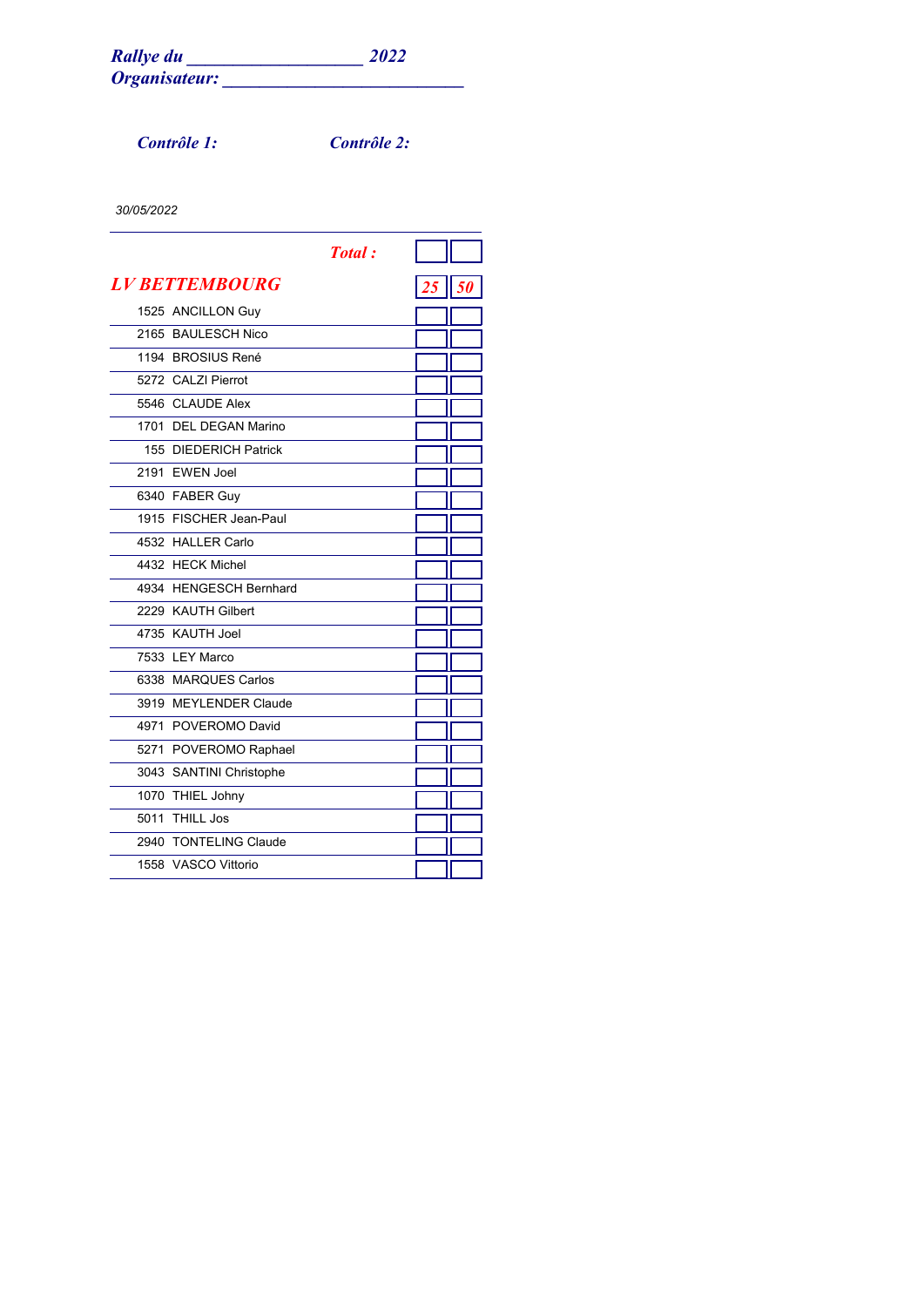*Contrôle 1: Contrôle 2:*

|                               | <b>Total</b> : |                |  |
|-------------------------------|----------------|----------------|--|
| <b>CT ATERTDAUL</b>           |                | $25 \,$   $50$ |  |
| 8083 ALEGRIA Alexandre        |                |                |  |
| 8106 ASORNE Michel            |                |                |  |
| 8084 BECKIUS Joël             |                |                |  |
| 6545 BETTENDORFF Yves         |                |                |  |
| 8473 BLIES Benjamin           |                |                |  |
| 7843 BOURGMEYER Natascha      |                |                |  |
| 5674 BREUER Jo                |                |                |  |
| 7109 BREUER Raymond           |                |                |  |
| 5894 BRÜCK Thierry            |                |                |  |
| 7686 ESSER Daniel             |                |                |  |
| 8553 FERREIRA SCHWAN San      |                |                |  |
| 2981 GITZINGER Guy            |                |                |  |
| 7880 GOMES REIS Vitor Batista |                |                |  |
| 8919 HOFFMANN Arnold          |                |                |  |
| 8496 HOUTMANN Gil             |                |                |  |
| 8630 KOENIG Olivier           |                |                |  |
| 8956 LEHNERS Jean             |                |                |  |
| 8267 SCHMITZ Marco            |                |                |  |
| 6620 SCHUMACHER Nathalie      |                |                |  |
| 8856 SUSCA Anna               |                |                |  |
| 7110 THEISEN Romain           |                |                |  |
| 8582 URBAN Steve              |                |                |  |
| 8552 WEIRICH Joël             |                |                |  |
| 7211 WENZEL Pascal            |                |                |  |
| 3480 ZEIEN Gérard             |                |                |  |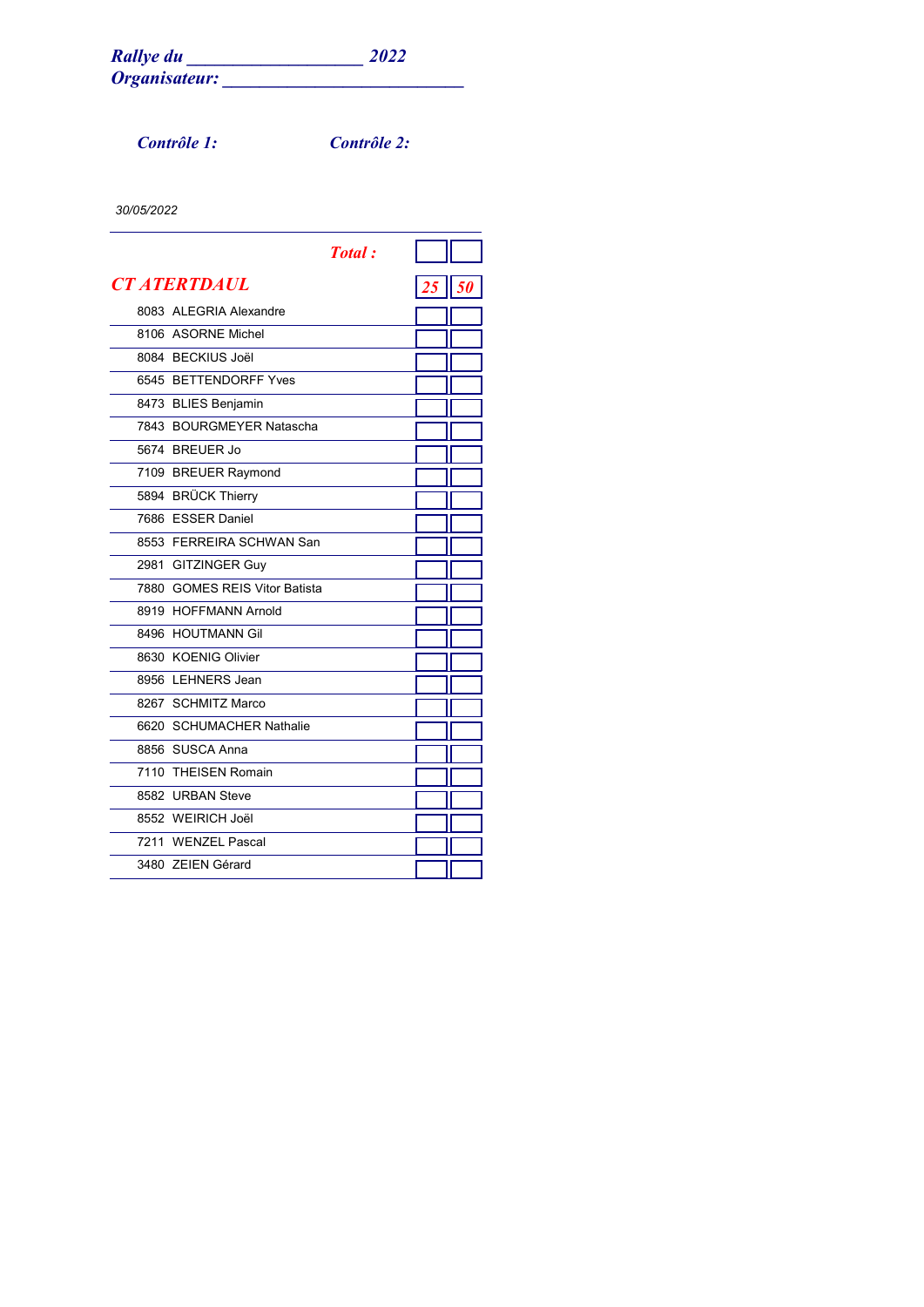| <b>Rallye du</b> | 2022 |
|------------------|------|
| Organisateur:    |      |

*Rallye du \_\_\_\_\_\_\_\_\_\_\_\_\_\_\_\_\_\_\_ 2022*

*Contrôle 1: Contrôle 2:*

|                           | Total: |    |  |
|---------------------------|--------|----|--|
| <i><b>ACC CONTERN</b></i> |        | 25 |  |
| 5877 FFRRFIRA Dan         |        |    |  |
| 8571 OFFERMANN Jean-Marie |        |    |  |
| 8468 SCHAMBURGER Sidney   |        |    |  |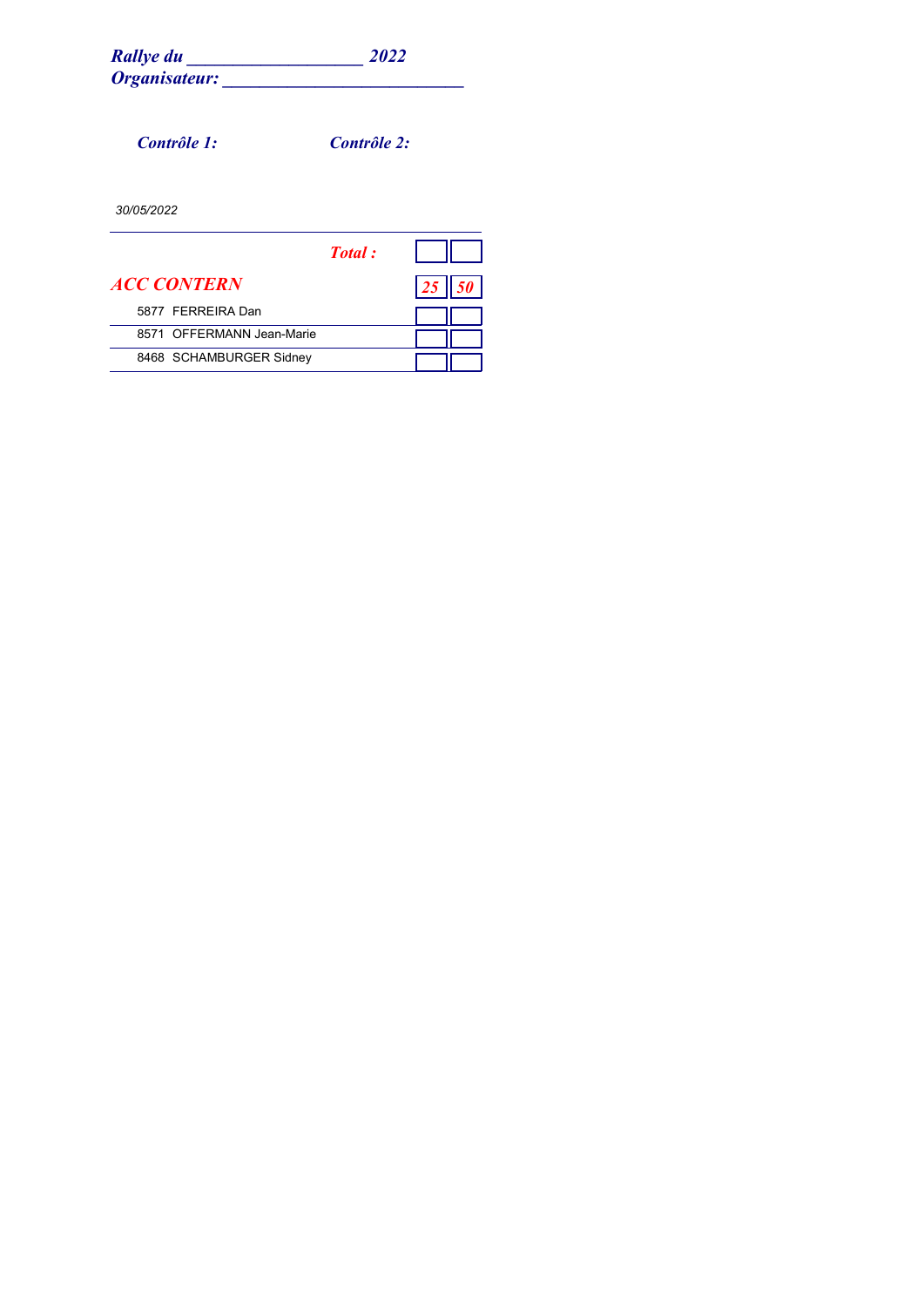*Contrôle 1: Contrôle 2:*

|                           | Total: |    |  |
|---------------------------|--------|----|--|
| <i><b>VC DIEKIRCH</b></i> |        | 25 |  |
| 7890 BESENIUS Eric        |        |    |  |
| 7938 BORMANN Pascal       |        |    |  |
| 8479 CRAHAY Valéry        |        |    |  |
| 48 GROBEL Kevin           |        |    |  |
| 7155 HUBERTY Ben          |        |    |  |
| 581 KINN Betty            |        |    |  |
| 4946 I FY Pascal          |        |    |  |
| 6478 LEYDER Joé           |        |    |  |
| 80 MARQUES DE ALMEIDA     |        |    |  |
| 5134 REDO David           |        |    |  |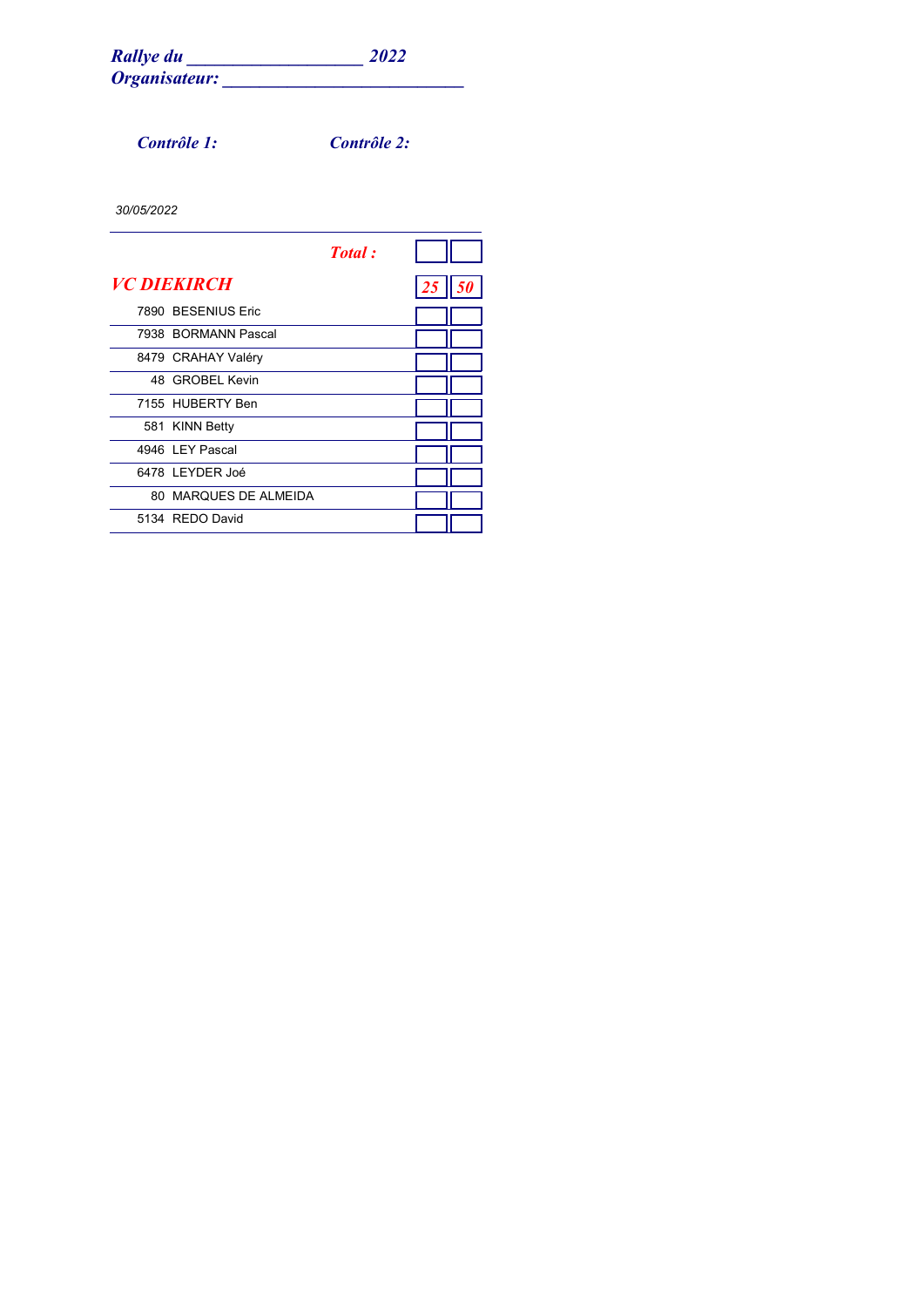*Contrôle 1: Contrôle 2:*

|                           | <b>Total</b> : |         |  |
|---------------------------|----------------|---------|--|
| <b>CCI DIFFERDANGE</b>    |                | $25$ 50 |  |
| 1034 ARANI Franco         |                |         |  |
| 1463 BACK Armand          |                |         |  |
| 7411 BADIA Dominique Noel |                |         |  |
| 1938 BERENS Christian     |                |         |  |
| 3101 BERG Christian       |                |         |  |
| 4640 BERG Robert          |                |         |  |
| 4847 CAMARDA Raymond      |                |         |  |
| 1016 DAMME Jos            |                |         |  |
| 8727 DEFENSE Dario        |                |         |  |
| 8725 DEFENSE Gregory      |                |         |  |
| 8726 DEFENSE Henry        |                |         |  |
| 6094 GADDE Ronald         |                |         |  |
| 1693 GANTREL Lucien       |                |         |  |
| 1578 GRACIN Etienne       |                |         |  |
| 6154 HERMES Fernand       |                |         |  |
| 1390 HUBERT Emilio        |                |         |  |
| 1004 KLEIN Jean           |                |         |  |
| 6130 KOCKELMANN Gilles    |                |         |  |
| 8444 LAFONTAINE Stefan    |                |         |  |
| 8502 LANZETTA Pascal      |                |         |  |
| 2202 LIEGEOIS Marc        |                |         |  |
| 7551 LINDEN Léon          |                |         |  |
| 6696 ORIGER Isabelle      |                |         |  |
| 8737 PISTRINO GRACIN Enzo |                |         |  |
| 3047 SCHMIT Arsène        |                |         |  |
| 4168 SIMON Jeannot        |                |         |  |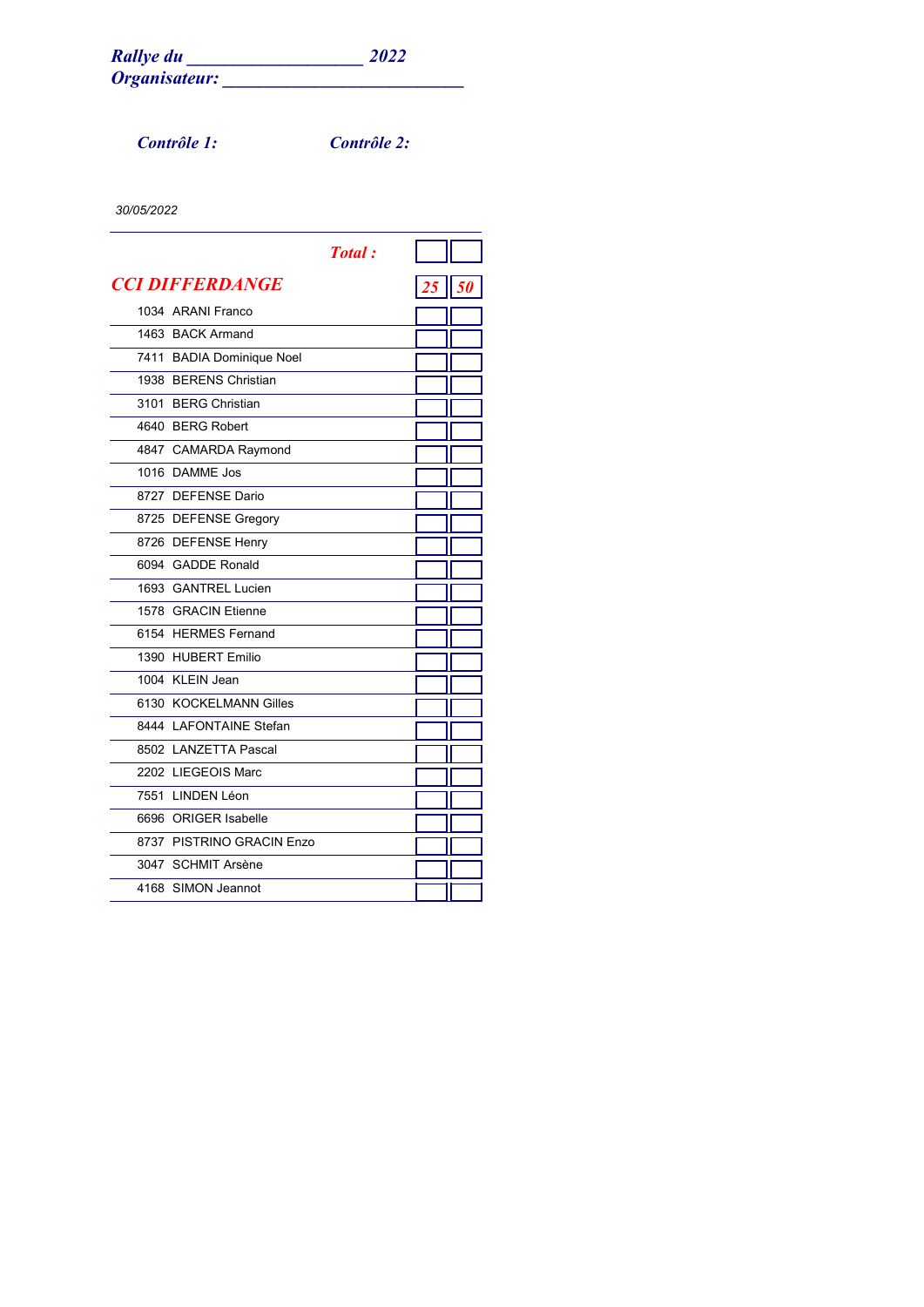*Contrôle 1: Contrôle 2:*

|                           | <b>Total</b> : |    |    |
|---------------------------|----------------|----|----|
| <i><b>UC DIPPACH</b></i>  |                | 25 | 51 |
| 8493 ASSELBORN Liz        |                |    |    |
| 7083 CHRISTOPHORY Danièle |                |    |    |
| 8962 DONJON Sébastien     |                |    |    |
| 8370 ELDEWEYS GONCALVE    |                |    |    |
| 6025 HAAG Serge           |                |    |    |
| 6162 JUNGBLUTH Fredy      |                |    |    |
| 8471 KNEPPER Michel       |                |    |    |
| 6577 LAMESCH Marc         |                |    |    |
| 2936 MORIS Laurence       |                |    |    |
| 3427 RAUFN Yves           |                |    |    |
| 974 SPAUTZ Richard        |                |    |    |
| 7236 THEISEN Benoît       |                |    |    |
| 7941 VLAD Andru-George    |                |    |    |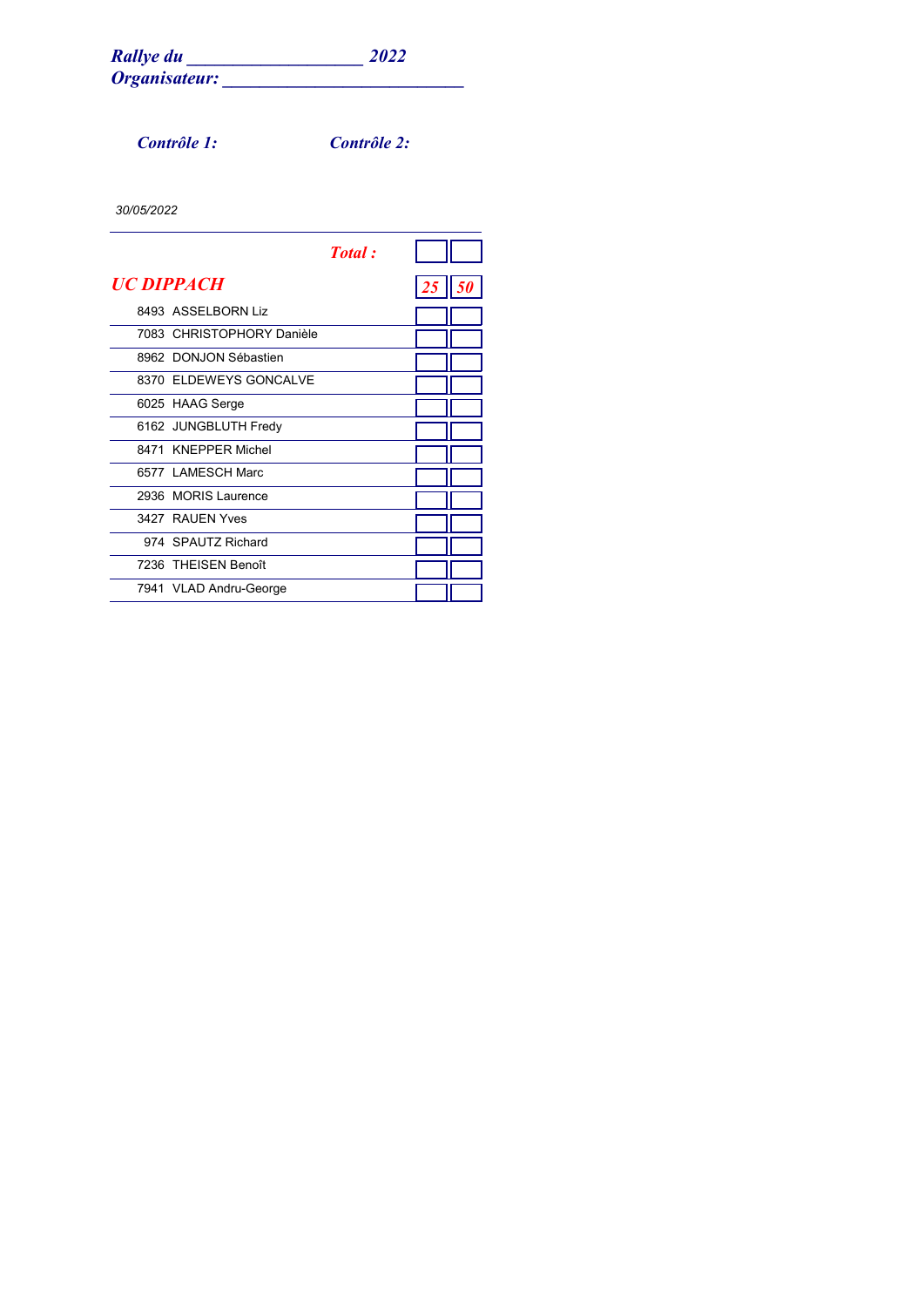| Rallye du<br>Organisateur:   | 2022        |  |
|------------------------------|-------------|--|
| Contrôle 1:                  | Contrôle 2: |  |
| 30/05/2022                   |             |  |
|                              | Total:      |  |
| <b>Velosfrënn GUSTY BRUC</b> |             |  |
| 5842 SCHOLTES Luc            |             |  |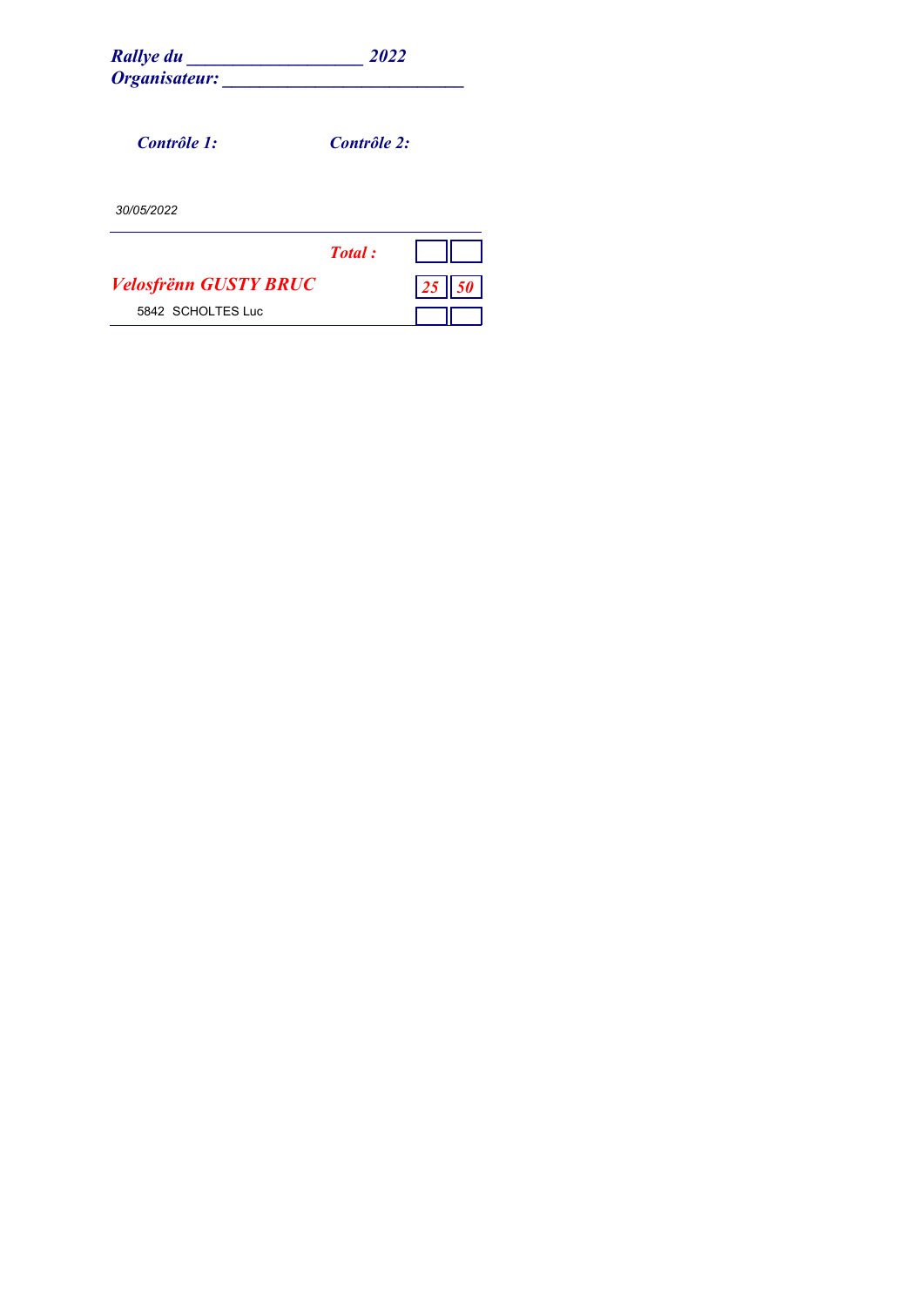*Contrôle 1: Contrôle 2:*

| 871 REICHER Willy         |  |
|---------------------------|--|
| 7994 RIBEIRO FERNANDES A  |  |
| 8114 RIBEIRO Jorge Manuel |  |
| 2261 RIHM Serge           |  |
| 7509 RIPPINGER Guy        |  |
| 7728 RIPPINGFR Linda      |  |
| 899 RIVIERE Fabrice       |  |
| 8293 RUDBACH Martin       |  |
| 8752 SABIR Loffi          |  |
| 8830 Sandim Tiago         |  |
| 6830 SCHEITLER Jimmy      |  |
| 6829 SCHEITLER Ronny      |  |
| 2626 SLAUKA Peter         |  |
| 8731 WAMPACH Christian    |  |

|                |                            | <b>Total</b> : |  |
|----------------|----------------------------|----------------|--|
| <i>VU ESCH</i> |                            |                |  |
|                | 8559 ARAUJO VIEIRA DE FREI |                |  |
|                | 8312 BALL Philip           |                |  |
|                | 6438 BAUM J-Claude         |                |  |
|                | 991 BONADIMAN Leo          |                |  |
|                | 8628 BRUCH Eric            |                |  |
|                | 8720 CAPRASSE Guy          |                |  |
|                | 8753 CHAMTRANE Frédéric    |                |  |
|                | 7729 CLEES Suzanne         |                |  |
|                | 8831 CORREIA Pedro         |                |  |
|                | 8973 COUCEIRO Edouardo     |                |  |
|                | 8115 DE MATOS FERNANDES    |                |  |
|                | 1614 DI GIAMBATTISTA Andre |                |  |
|                | 6437 DREIS Alain           |                |  |
|                | 8886 DUQUESNE David        |                |  |
|                | 7993 DURO SANTOS Gisela    |                |  |
|                | 8261 FABBRI Daniel         |                |  |
|                | 8263 GODINHO Paulo         |                |  |
|                | 5341 HALSDORF Christian    |                |  |
|                | 8698 HEBISCH Raoul         |                |  |
|                | 8887 HEINEN Tom            |                |  |
|                | 7216 HEYAR Nicolas Jean    |                |  |
|                | 8577 HOFFMANN Mike         |                |  |
|                | 6060 ILLUZZI Francesco     |                |  |
|                | 8730 JAKOBY Cathy          |                |  |
|                | 6436 KEISER Romain         |                |  |
|                | 8554 KRETZ Fabrice         |                |  |
|                | 8646 LAROCK Jean           |                |  |
|                | 1721 LASCHETTE Carlo       |                |  |
|                | 1239 LIBER Albert          |                |  |
|                | 3415 LIBER Romain          |                |  |
|                | 8885 LOPES GONCALVES Jos   |                |  |
|                | 8682 LUCIUS Corinne        |                |  |
|                | 8697 MALLARDI Nicola       |                |  |
|                | 7753 MALLINGER Edouard     |                |  |
|                | 8967 MELONE Daniel         |                |  |
|                | 8696 MERLOT Eric           |                |  |
|                | 8262 MICHELINI Paolo       |                |  |
|                | 5777 NILLES Jacques        |                |  |
|                | 2312 OURTH Ronny           |                |  |
|                | 8695 PENNING René          |                |  |
|                | 7260 PEREIRA MOTA Jorge An |                |  |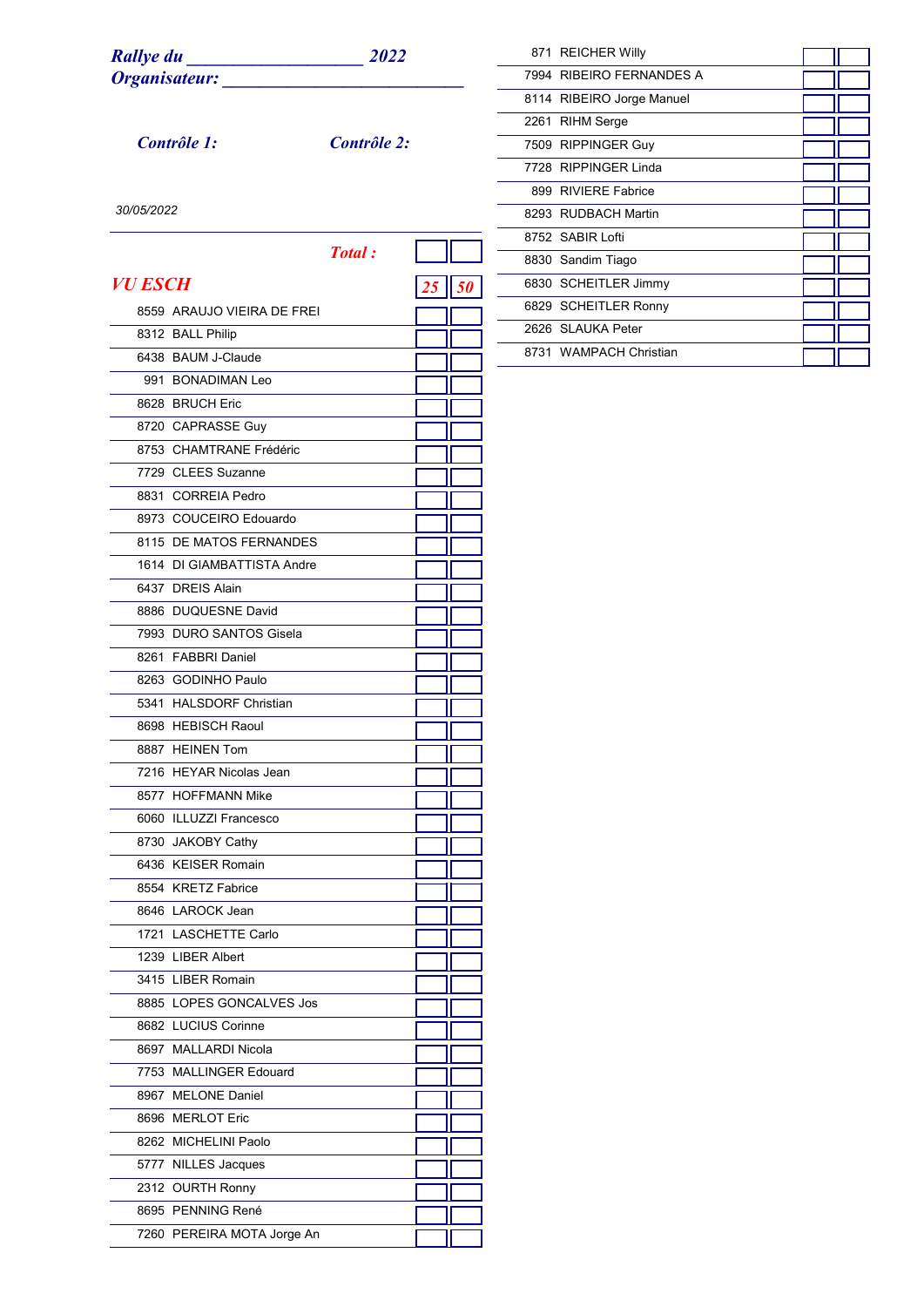| <b>Rallye du</b> | 2022 |
|------------------|------|
| Organisateur:    |      |

*Contrôle 1: Contrôle 2:*

| 9017 SCHEMEL Albert       |  |
|---------------------------|--|
| 7893 SCHI ABERTZ Nathalie |  |
| 6197 SCHMITGEN Lex        |  |
| 7807 SCHREINER Max        |  |
| 5619 SCHUSTER Charles     |  |
| 8806 SILVA COSTA Michel   |  |
| 7719 SIMON Patrick        |  |
| 8569 SUTTOR Paul          |  |
| 1190 THEWES Roger         |  |
| 3515 TOCK Roby            |  |
| 3202 TOUSSAINT Marco      |  |
| 8525 WEBER Florian        |  |
| 5521 WEBER Rob            |  |
| 5568 WIRTZ Jean-Paul      |  |
| 8997 WURTH Jenny          |  |
| 5636 WURTH Léon           |  |
| 5277 ZENNER Marc          |  |
| 1604 ZENNER Marie-Louise  |  |
| 8627 ZIMMER Myriam        |  |
|                           |  |

|                                                    | <b>Total</b> : |    |    |
|----------------------------------------------------|----------------|----|----|
| <b>UCN ETTELBRUCK</b>                              |                |    |    |
| 7715 ATTEN Romain                                  |                | 25 | 50 |
| 7505 BAULISCH Laurent                              |                |    |    |
| 6758 BECKENE Jean-Louis                            |                |    |    |
| 7987 BEINKE Thorsten                               |                |    |    |
| 3786 BERTEMES Gaston                               |                |    |    |
| 1749 BETTEL Robert                                 |                |    |    |
| 8368 BORMANN René                                  |                |    |    |
| 2141 BOURGMEYER Charles                            |                |    |    |
| 4118 BRAUN Joseph                                  |                |    |    |
| 9000 CLEMENT Frank                                 |                |    |    |
| 8254 CLESEN Arnold                                 |                |    |    |
| 4945 COLLETTE Michel                               |                |    |    |
| 6194 COREMAN Jos                                   |                |    |    |
| 6068 DISTELDORFF Raoul                             |                |    |    |
|                                                    |                |    |    |
| 3195 DISTELDORFF Serge                             |                |    |    |
| 1086 FERRARI Jean (dit Menn)<br>4330 FERRARI Marco |                |    |    |
| 1195 FLAMMANG Manou                                |                |    |    |
|                                                    |                |    |    |
| 8878 FLIES Sandy                                   |                |    |    |
| 2867 FRERES - THIBOL Helga                         |                |    |    |
| 2206 FRERES Sylvain                                |                |    |    |
| 1632 GIERES Georges                                |                |    |    |
| 5931 HAAS Georges<br>8544 HAMEN Jean-Paul          |                |    |    |
|                                                    |                |    |    |
| 8349 HAMES Eugène<br>161 HERMES Claude             |                |    |    |
| 5887 ITTENBACH Heinz                               |                |    |    |
|                                                    |                |    |    |
| 5054 JODOCY Georges<br>2057 KIRCH Jeannot          |                |    |    |
| 3148 KIRCHEN Léon                                  |                |    |    |
| 5769 KIRCHEN Yves                                  |                |    |    |
| 7892 KLEIN Marc                                    |                |    |    |
| 7879 KNEPPER Marc                                  |                |    |    |
| 8871 KRECKE Guillaume                              |                |    |    |
| 6310 LONGO Francesco                               |                |    |    |
| 6773 MAASSEN René                                  |                |    |    |
|                                                    |                |    |    |
| 3188 MARTZEN Félix<br>2417 MAYER Edouard           |                |    |    |
| 3851 REDING Roland                                 |                |    |    |
| 7388 SACHSEN Carlo                                 |                |    |    |
|                                                    |                |    |    |
| 6774 SCHEIER Nico                                  |                |    |    |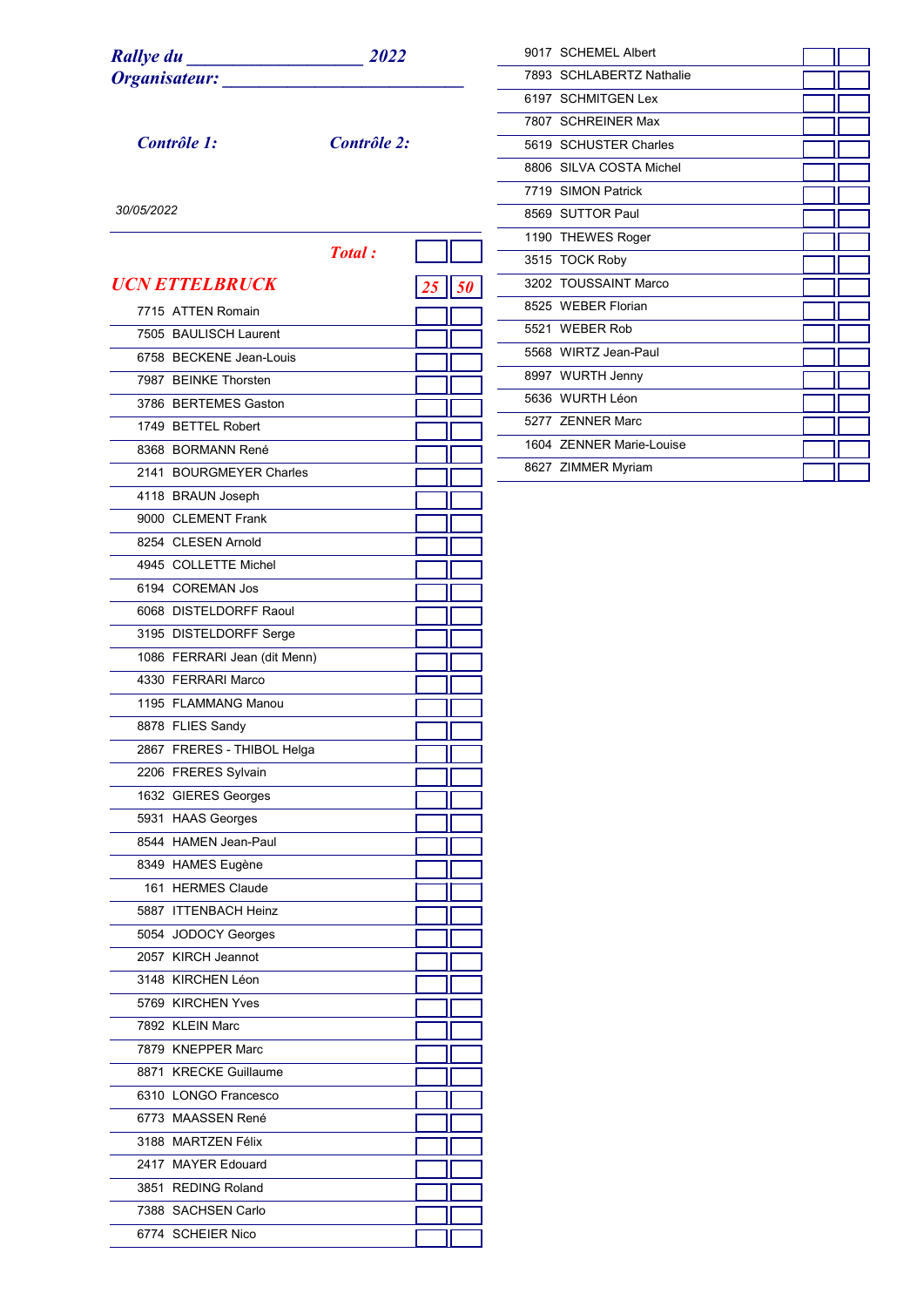*Contrôle 1: Contrôle 2:*

| 2578 SCHROEDER Jean-Marie |  |
|---------------------------|--|
| 4639 SPFLL FR Denis       |  |
| 2309 STEINMETZ Paul       |  |
| 7479 TINTINGER Gérard     |  |
| 5354 TOMASI Luca          |  |
| 3005 WACK Laurent         |  |
| 6474 WFWFR Michèle        |  |
| 562 WILLEMS Laurent       |  |
| 2187 WOLTER Marco         |  |

|                          | <b>Total:</b> |    |    |
|--------------------------|---------------|----|----|
| <b>CT KAYLDALL</b>       |               | 25 | 50 |
| 4198 BITTERLICH André    |               |    |    |
| 5072 BLOM Emile          |               |    |    |
| 8868 BRANCA Tiago        |               |    |    |
| 7769 BRANDENBOURGER Eric |               |    |    |
| 2690 CARIER-MEYSEMBOUR   |               |    |    |
| 5227 CHARTON Bruno       |               |    |    |
| 7268 DAHM Charles        |               |    |    |
| 2589 DISEVISCOURT Ralph  |               |    |    |
| 7082 FLECK Romain        |               |    |    |
| 7600 FRIES Marc          |               |    |    |
| 5104 FRIES Noah          |               |    |    |
| 3142 FROST Luc           |               |    |    |
| 5051 GOERGEN Germain     |               |    |    |
| 6141 GRUEN Steve         |               |    |    |
| 2798 GUILLAUME Patrick   |               |    |    |
| 2580 HEUERTZ Gilbert     |               |    |    |
| 5158 HEYARD Aloyse       |               |    |    |
| 8478 HIPPERT Guy         |               |    |    |
| 7478 HIPPERTCHEN Raoul   |               |    |    |
| 2027 HUTMACHER Théo      |               |    |    |
| 5071 KELLER Christian    |               |    |    |
| 3776 KERMOAL Franck      |               |    |    |
| 4743 KINTZIGER Joël      |               |    |    |
| 4729 KOHNEN Michel       |               |    |    |
| 6954 KRIPPLER Michelle   |               |    |    |
| 1104 LAMESCH Pierre      |               |    |    |
| 6748 LANGUE Daniel       |               |    |    |
| 3139 LEYDER Marc         |               |    |    |
| 6955 LORFANFANT Andrea   |               |    |    |
| 5977 MAUS Laetitia       |               |    |    |
| 2081 MEYER Paul          |               |    |    |
| 4169 MOHR Raymond        |               |    |    |
| 4241 MULLER Christian    |               |    |    |
| 3504 PETIT Raoul         |               |    |    |
| 2104 PETIT Roland        |               |    |    |
| 5614 REINESCH Laurent    |               |    |    |
| 5021 REITER Tom          |               |    |    |
| 1428 RICCI Marcel        |               |    |    |
| 8287 ROOB Sven           |               |    |    |
| 2344 SCHALZ Paul         |               |    |    |
| 7303 SCHILTZ Ralph       |               |    |    |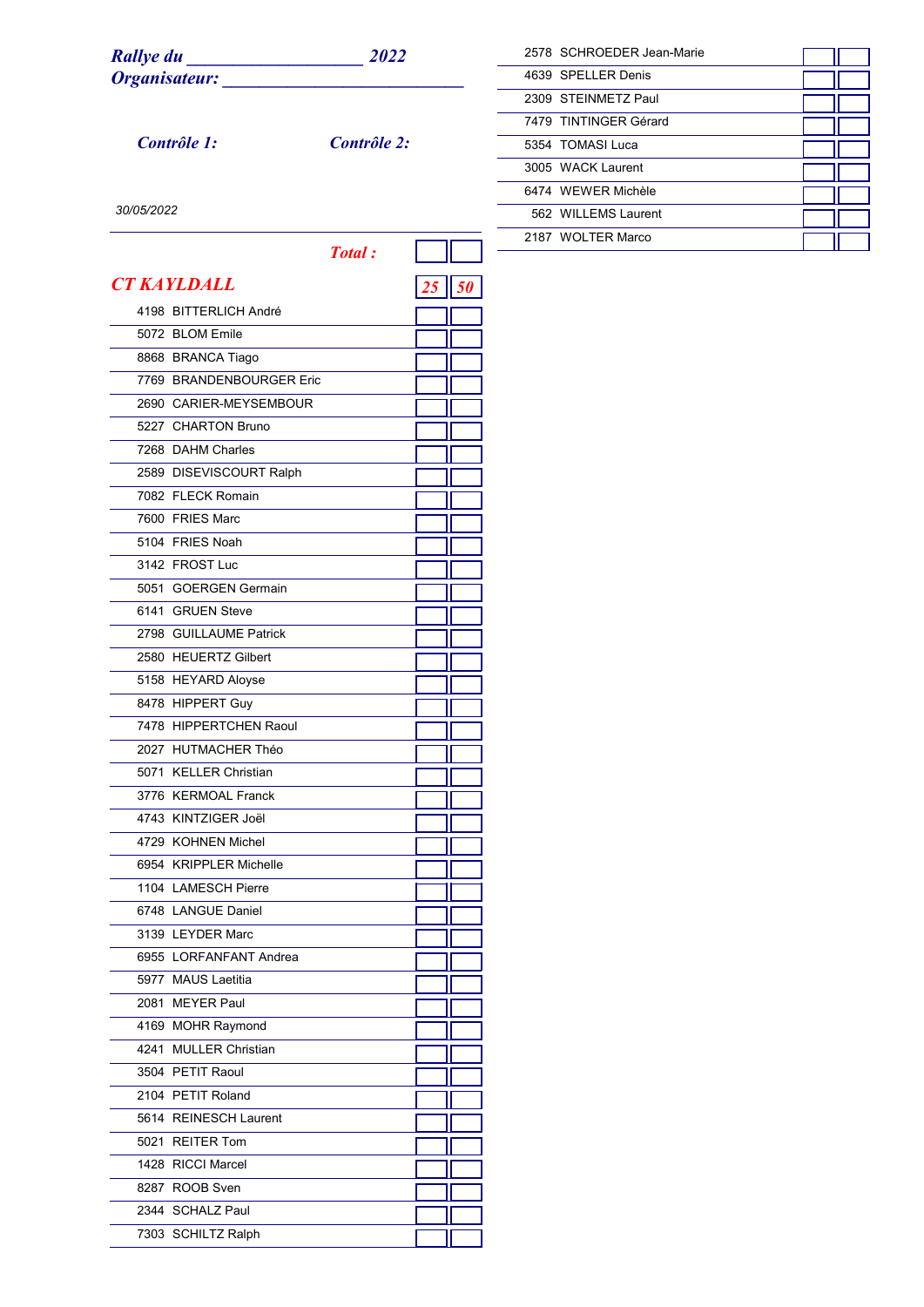*Contrôle 1: Contrôle 2:*

| Total:                     |  |
|----------------------------|--|
| <i><b>VC MAMERDALL</b></i> |  |
| 1323 BACK Johny            |  |
| 1412 BAUS Romain           |  |
| 7312 FI AMMANG Yves        |  |
| 8161 GEIMER Romain         |  |
| 7054 MARX Carlo            |  |
| 7055 MARX-MORI AK Sandra   |  |
| 4805 PISTRINO Serge        |  |
| 6446 WIFTOR Marc           |  |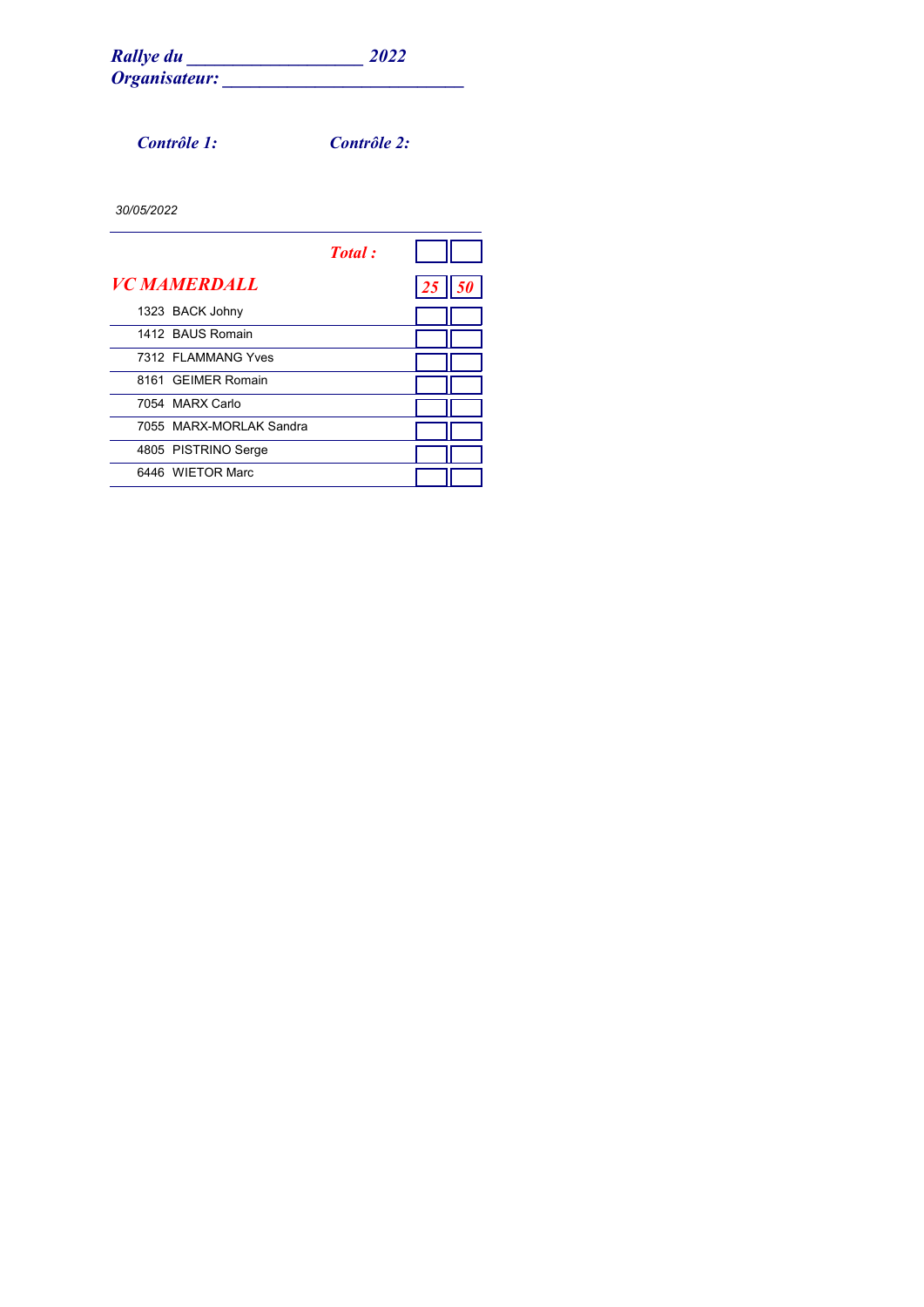*Contrôle 1: Contrôle 2:*

|      |                          | <b>Total</b> : |    |    |
|------|--------------------------|----------------|----|----|
|      | <b>END LEUDELANGE</b>    |                | 25 | 50 |
|      | 5066 DEGROTT Patrick     |                |    |    |
| 6601 | DIFDENHOFFN Gil          |                |    |    |
|      | 2544 DIEDENHOFEN Henry   |                |    |    |
|      | 5943 DIEDENHOFEN Max     |                |    |    |
|      | 7730 DRESCH Gilbert      |                |    |    |
|      | 8664 FI AMMANG Luca      |                |    |    |
|      | 8971 KAULMANN Adrien     |                |    |    |
|      | 6785   AMBERT Jean-Louis |                |    |    |
|      | 6784   AMBERT   ouis     |                |    |    |
|      | 7840 LASCH Gitty         |                |    |    |
|      | 6803   ASCH John         |                |    |    |
|      | 4954 LUTGEN Jean         |                |    |    |
|      | 8666 ORIGER Tom          |                |    |    |
|      | 6360 PRATT Paul          |                |    |    |
|      | 6864 RAMIREZ Francisco   |                |    |    |
|      | 8970 SCHMIDT Michael     |                |    |    |
|      | 4595 STYR Alain          |                |    |    |
|      | 4586 STYR Laurent        |                |    |    |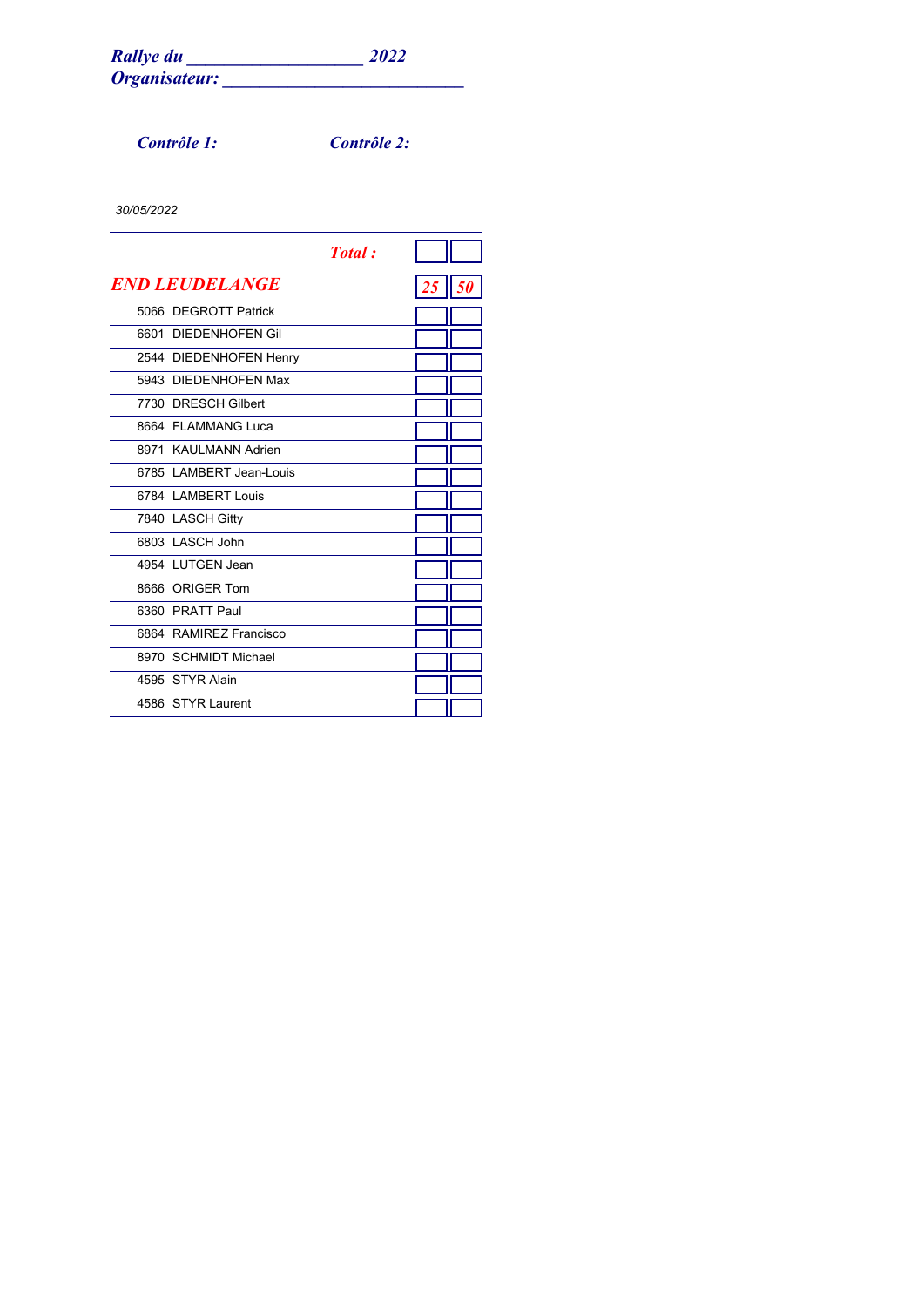*Contrôle 1: Contrôle 2:*

| <b>Total:</b>             |    |
|---------------------------|----|
| <b>VC MULLERTHAL CYC</b>  | 50 |
| 7630 BRAUN Florian        |    |
| 8556 COLBACH Henri        |    |
| 2917 CONKLIN Larry        |    |
| 8596 DIEDERICH Finn       |    |
| 8597 DIEDERICH Louis      |    |
| 8598 DIEDERICH Tom        |    |
| 8243 DOSTERT André        |    |
| 7629 EIFFES Georges       |    |
| 8789 FELTEN Joe           |    |
| 8788 FELTEN Lou           |    |
| 7743 FRANZ Dirk           |    |
| 7623 GALES Jon            |    |
| 7746 GILER Daniel         |    |
| 7608 GIRST Marcel         |    |
| 7747 JANSSEN Edgar        |    |
| 2816 KAUFFMANN Daniel     |    |
| 7631 KIEFFER Patrick      |    |
| 7624 KIRTZ Jerry          |    |
| 8953 LATERZA Vito         |    |
| 8123 METZGER Steve        |    |
| 7622 NANNA Francesco      |    |
| 8245 NEISES Alfred        |    |
| 2881 OMS Robert           |    |
| 8454 PIVIDOR Daniel       |    |
| 8453 PIVIDOR Yannis       |    |
| 2747 SCHAFFNER Carlo      |    |
| 8750 SCHERTZ Steve        |    |
| 8880 SCHMITZ Dwayn        |    |
| 8451 SCHMITZ Mischa       |    |
| 8452 SCHMITZ Yelisey      |    |
| 8954 SCHOLTES Myriam      |    |
| 8751 STEINMETZ HELLERS Le |    |
| 7620 THEISEN Luc          |    |
| 8448 TIBESART Jacques     |    |
| 7737 TIBESART Jean-Pierre |    |
| 2742 WEBER Guy            |    |
| 7626 WENGLER Yves         |    |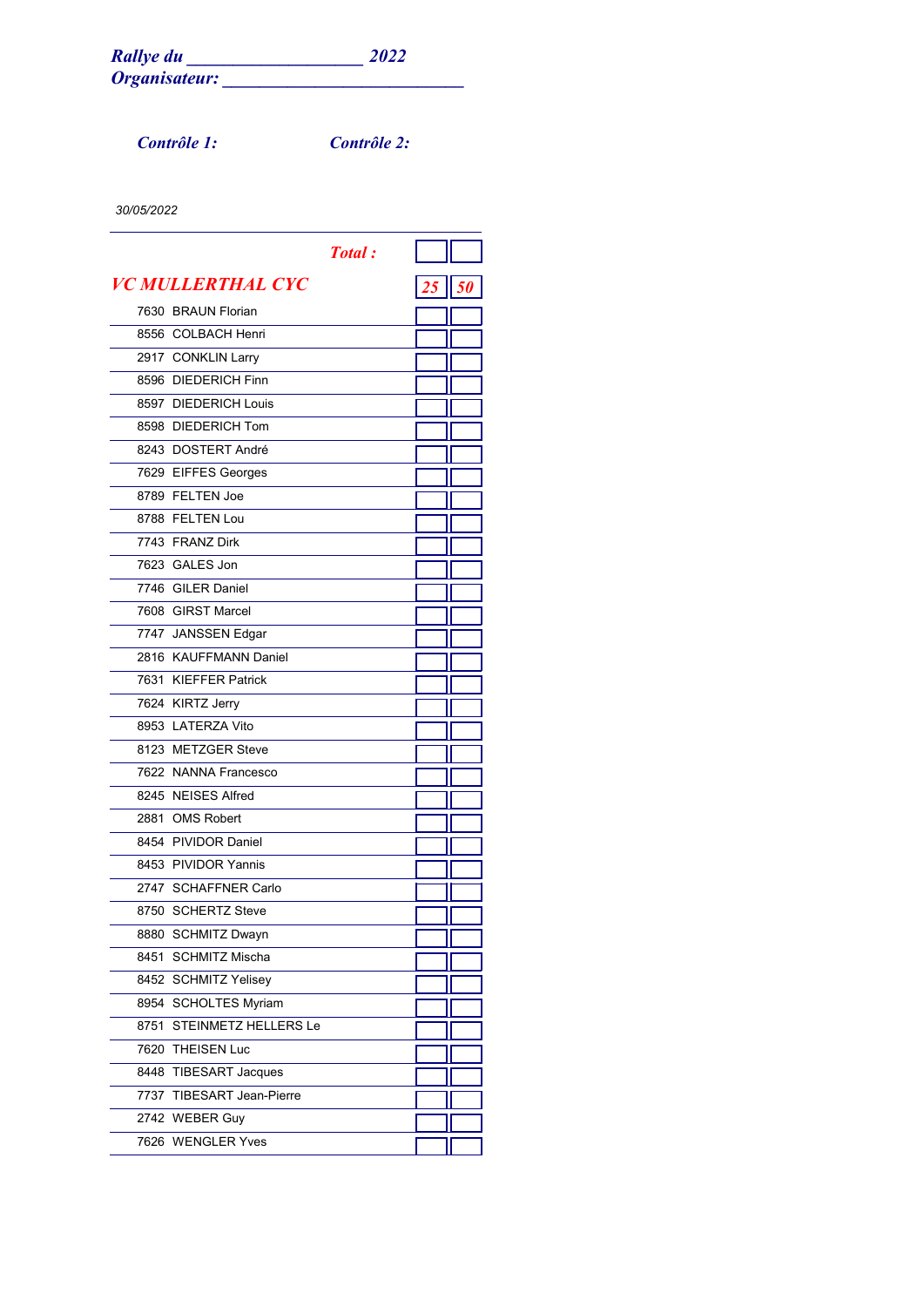*Contrôle 1: Contrôle 2:*

|                             | <b>Total:</b> |              |  |
|-----------------------------|---------------|--------------|--|
| UC MUNNERËFER VEL           |               | $25$    $50$ |  |
| 7520 BEHM Georges           |               |              |  |
| 8398 CIACCIA Giovanni       |               |              |  |
| 8249 COELHO Antonio         |               |              |  |
| 8891 COLLER Olivier         |               |              |  |
| 6928 DE ALMEIDA Carlos      |               |              |  |
| 6939 DELANNOY Anne Lise     |               |              |  |
| 7714 DEWAELE Jean-Pierre    |               |              |  |
| 3292 FALLESEN Jesper Garp   |               |              |  |
| 8642 FERREIRA CLARO Pedro   |               |              |  |
| 2834 FERRING Alain          |               |              |  |
| 6953 FROEHLING Alain        |               |              |  |
| 7912 GILLIG Daniel          |               |              |  |
| 6723 KELLER Julie           |               |              |  |
| 6757 KELLER Roland          |               |              |  |
| 6749 KIRSCH Gilles          |               |              |  |
| 7086 KIRSCH Martin          |               |              |  |
| 8643 KOCH Marc              |               |              |  |
| 8184 KREMER Gilles          |               |              |  |
| 6913 MÖRSCH Dominik         |               |              |  |
| 4260 NILLES Pascal          |               |              |  |
| 7223 NOCKELS Karin          |               |              |  |
| 6892 NOCKELS Patrick        |               |              |  |
| 6067 NOTHUM Lis             |               |              |  |
| 6077 NOTHUM Mario           |               |              |  |
| 5904 NOTHUM Pol             |               |              |  |
| 6880 NOTHUM-Federspiel Nath |               |              |  |
| 1865 PETRO Serge            |               |              |  |
| 8403 PEYER Roby             |               |              |  |
| 6925 SOARES DA SILVA Manu   |               |              |  |
| 6597 SOARES DE ALMEIDA C    |               |              |  |
| 8000 TASSAN Pascal          |               |              |  |
| 6882 TAVARES Anselmo        |               |              |  |
| 7357 TRICARICO Luigi        |               |              |  |
| 7091 VISCOGLIOSI Bruno      |               |              |  |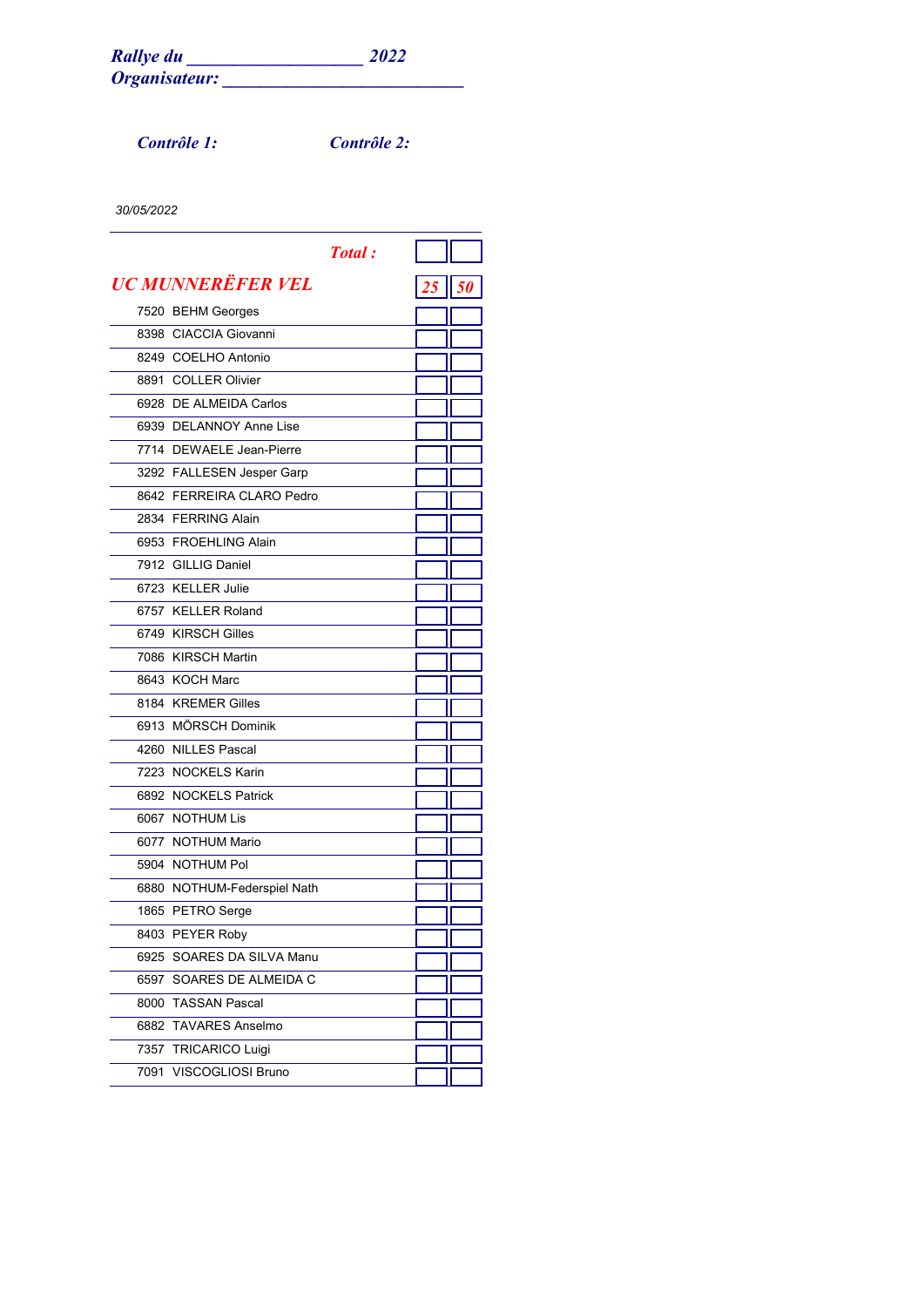*Contrôle 1: Contrôle 2:*

|                              | <b>Total</b> : |    |  |
|------------------------------|----------------|----|--|
| <b>CC MONDERCANGE</b>        |                | 25 |  |
| 1852 BACK - HUPPERTZ Claud   |                |    |  |
| 1699 BACK Jos                |                |    |  |
| 4234 BIVER - MATHAY Victorin |                |    |  |
| 2127 BIVER Aly               |                |    |  |
| 1792 DICKES Luc              |                |    |  |
| 4309 HAMES - KONTER Annett   |                |    |  |
| 4289 HAMES Nico              |                |    |  |
| 5015 HOFFMANN Marianne       |                |    |  |
| 8352 HULEUX Sebastien        |                |    |  |
| 1441 JACOBY Pierre           |                |    |  |
| 5240 JANKOWSKY Jeannot       |                |    |  |
| 2583 KLER Guy                |                |    |  |
| 1430 STOFFFI Paul            |                |    |  |
| 2461 TIMMFRMANS Henri        |                |    |  |
| 6671 WAGENER Jean-Claude     |                |    |  |
| 1106 WENGLER Guy             |                |    |  |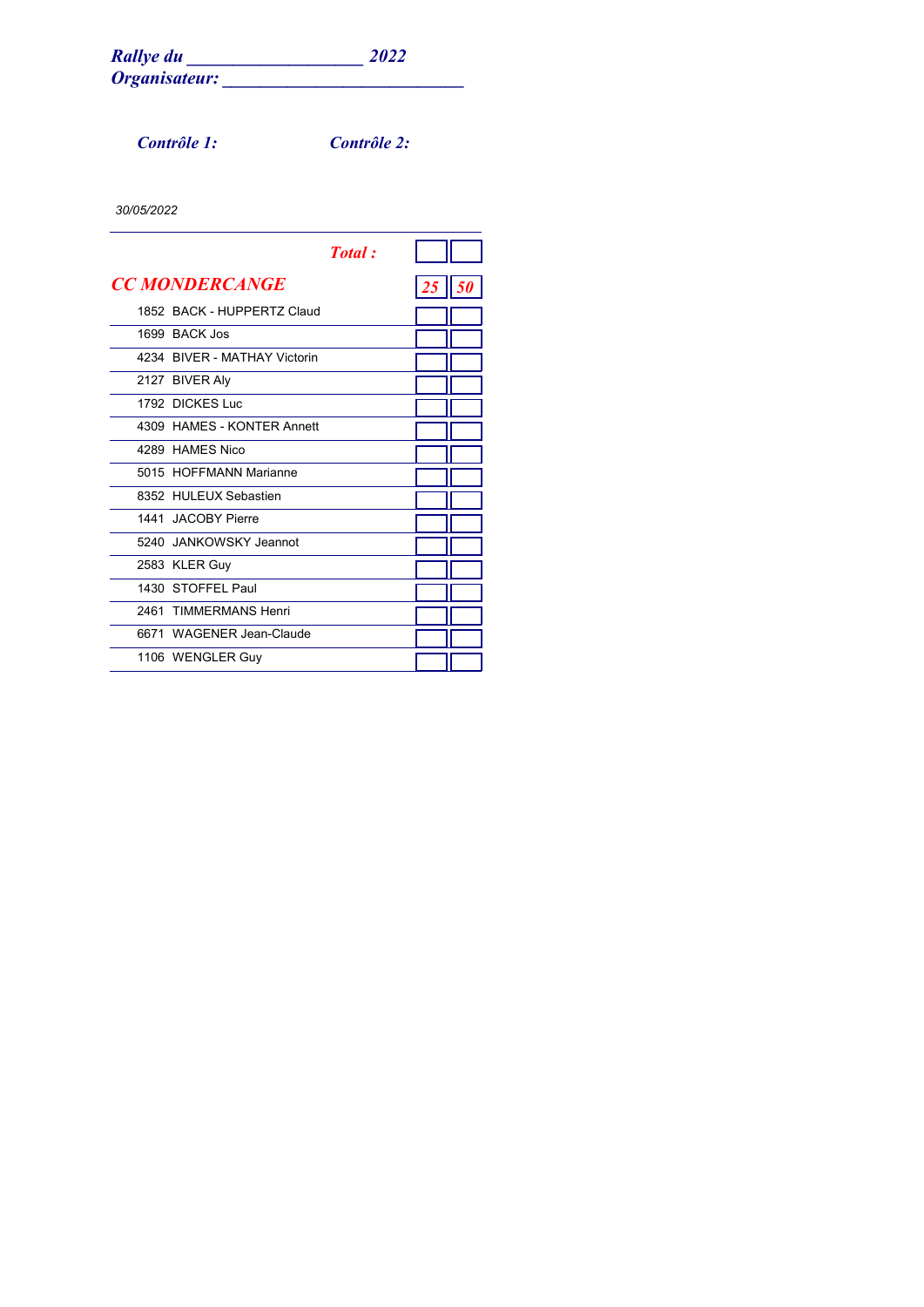*Contrôle 1: Contrôle 2:*

|                            | <b>Total</b> : |    |    |
|----------------------------|----------------|----|----|
| <b>LP MUHLENBACH</b>       |                | 25 | 50 |
| 8691 BENJOUDA Karim        |                |    |    |
| 8518 BERNEMANN Robert      |                |    |    |
| 7868 BIANCHI Giorgio       |                |    |    |
| 304 ENGELS Romain          |                |    |    |
| 5018 FRISING Robert        |                |    |    |
| 4292 GRETHEN Jérôme        |                |    |    |
| 7498 JUNCK Alex            |                |    |    |
| 5978 JUNCK Henri           |                |    |    |
| 6958 JUNCK Jean-Paul       |                |    |    |
| 5539 KARAKATSANIS Georgios |                |    |    |
| 8692 PORTZENEM Daniele     |                |    |    |
| 8848 RIFS Jean-Marie       |                |    |    |
| 5891 SASSEL Joé            |                |    |    |
| 8626 SASSEL MANGEN Nathali |                |    |    |
| 2208 SCHMIT Marco          |                |    |    |
| 3531 SIMON Norbert         |                |    |    |
| 2572 WEBER Guy             |                |    |    |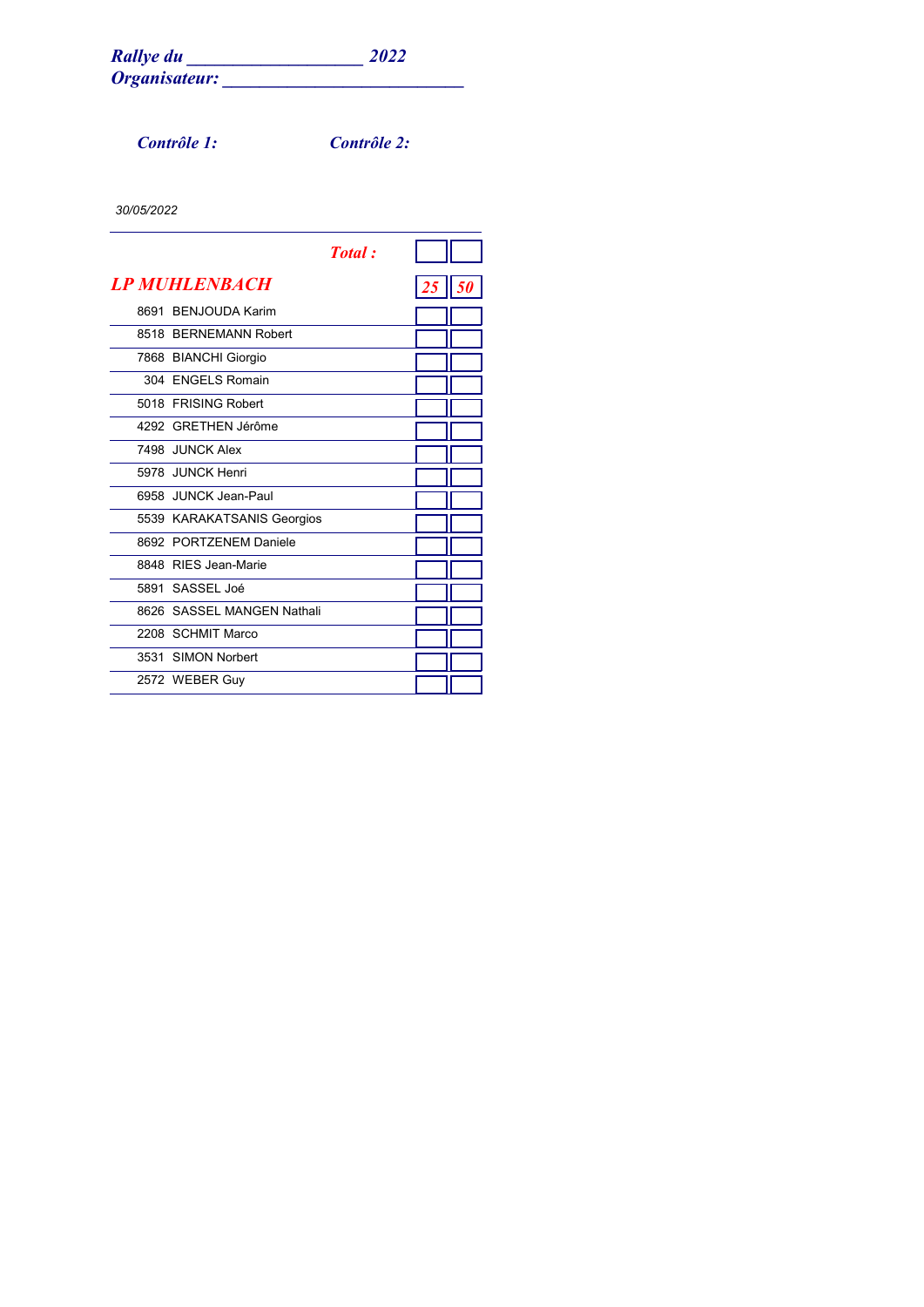*UC PETANGE 25 50*

 ALBRECHT David ALVES COSTA José Man ANGELUCCI Nicola BACKES Romain BECK Olivier BIRCHEN Yves BOLZAN Marcel BRAUSCH Marianne BRAZ Francisco BREUER Gilles

CAILTEUX Jean - Claude

 CARNIEL Serge CASTRO Lorenzo DA SILVA Bruno DA SILVA Nelson DA SILVA RUI Miguel

 DAHM Carlo DAHM Yvette DAVID Américo DE OLIVEIRA Alvaro DELOBBE OLIVIER DI DEDDA Angelo Renato DI RONCO Claudio DIEDERICH Eliane DONEUX Sébastien DOS SANTOS FIUZA Mari

ESCH Claude

 FUNK Jeannot GASPARI Romain GIERENZ Marc GLOD Camille GLOD Fernand GOERGEN Yves HAAG Jeff HEYNEN Romain HOFFMANN Andrew HURT Philippe JAGER Tom JOHNSDORF Roby JUNGBLUTH Carlo

FEIERSTEIN Armance

*Contrôle 1: Contrôle 2:*

*Total :*

|  | 8550 KAPP Jacques<br>5901 KAUFFMANN Christian<br>4331 KAUFMANN Frank<br>3947 KERSCHEN Claude<br>8799 KIRSCH Antoine<br>7809 KLEIN Alain<br>1702 KNEIP Gilles<br>5225 KNEPPER Patrick<br>7910 LANCELOT Raymond<br>3288 LANG Claude<br>6180 LAURENT Benoît<br>1045 LENTINI Antonio<br>7068 LINDÉ Guy<br>8624 LOTTI Yvan<br>7015 MARSO Marie<br>8291 MOLITOR Ilona<br>2870 MORANDINI Alberto<br>2964 MORANDINI Fausto<br>7949 MORBACH Marc<br>1919 MORBACH René<br>6369 MULLER Alain<br>7415 MULLER Claude<br>1087 OMS Jean-Pierre<br>4780 PASSARO Paolo<br>8028 PERRET Stéphane<br>6608 PHILIPPE Louis<br>8854 PIRES Filip<br>4261 RICCIARDELLI Giorgio<br>7718 RISCH Roland<br>9013 RODRIGUES David<br>6367 RODRIGUEZ Claudio<br>7069 ROSSI Andreas<br>7067 ROSSI-HALDER Cordula<br>8618 RUBIO Patrick<br>6183 SAUERWEIN Claude<br>8803 SCHAACK Christian<br>8290 SCHILTZ Pierrot<br>4190 SCHLESSER Guy<br>8965 SCHMIT Pascal<br>8315 SCHMIT Patrick<br>5008 SCHMIT Raoul<br>5900 SCHMITZ Jean-Jacques<br>317 SCHOTT Patrick<br>1842 SCHROBILTGEN Gérard<br>6918 SCHWICKERT Christian<br>2754 STEFFEN Jean<br>8623 STEINEBACH Sven<br>7107 STEINMETZ Patrick<br>3223 TANCREDI Michel<br>1620 THEIN Alain |  |
|--|---------------------------------------------------------------------------------------------------------------------------------------------------------------------------------------------------------------------------------------------------------------------------------------------------------------------------------------------------------------------------------------------------------------------------------------------------------------------------------------------------------------------------------------------------------------------------------------------------------------------------------------------------------------------------------------------------------------------------------------------------------------------------------------------------------------------------------------------------------------------------------------------------------------------------------------------------------------------------------------------------------------------------------------------------------------------------------------------------------------------------------------------------------------------------------------------------------|--|

 THEIS Romain THIRY Benoit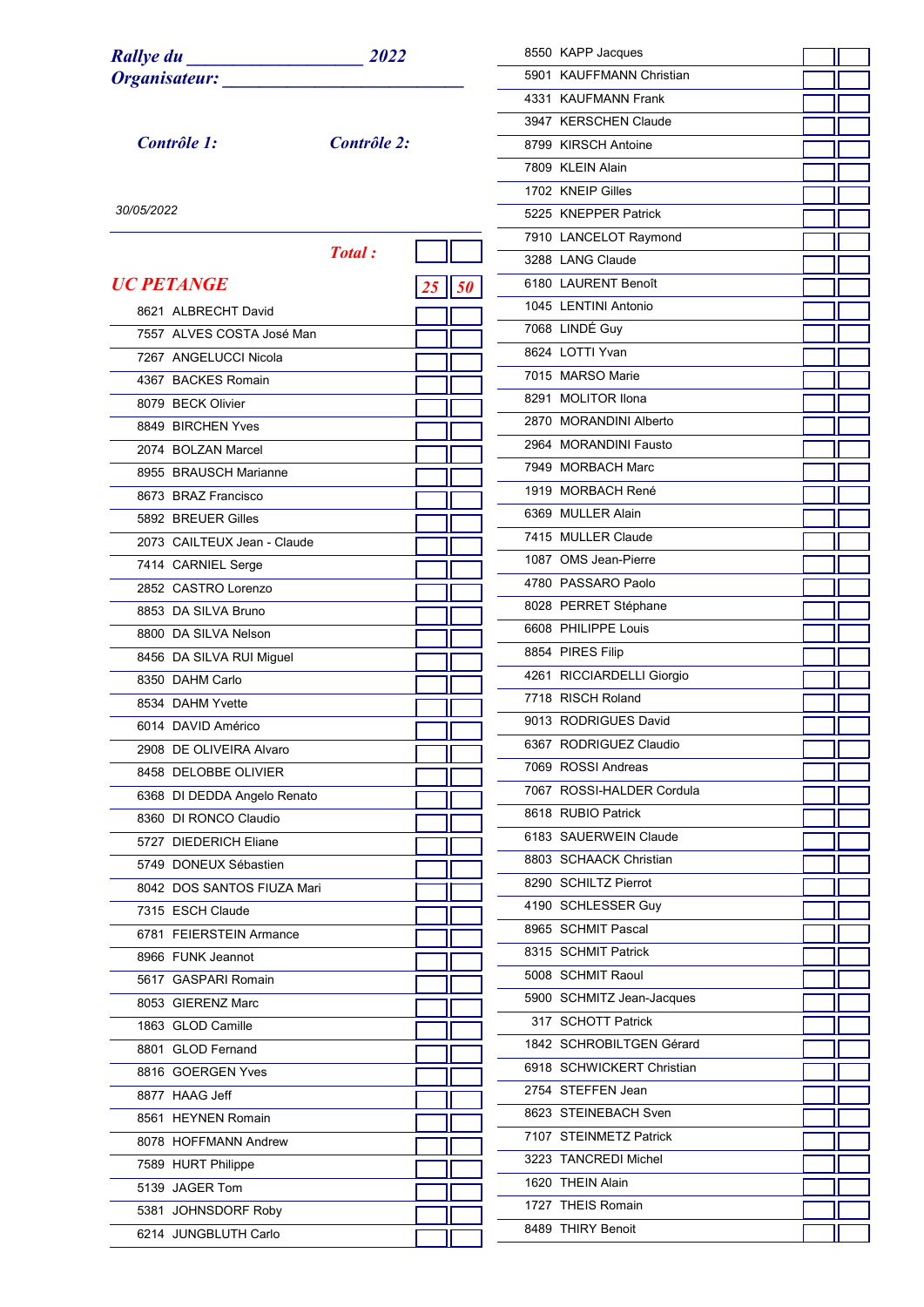| 6647 TROPIANO Saverio |  |
|-----------------------|--|
| 8055 WAGNER Jean      |  |
| 6630 WANGEN Georges   |  |
| 8860 WFBFR Kevin      |  |
| 214 WIRTZ Michel      |  |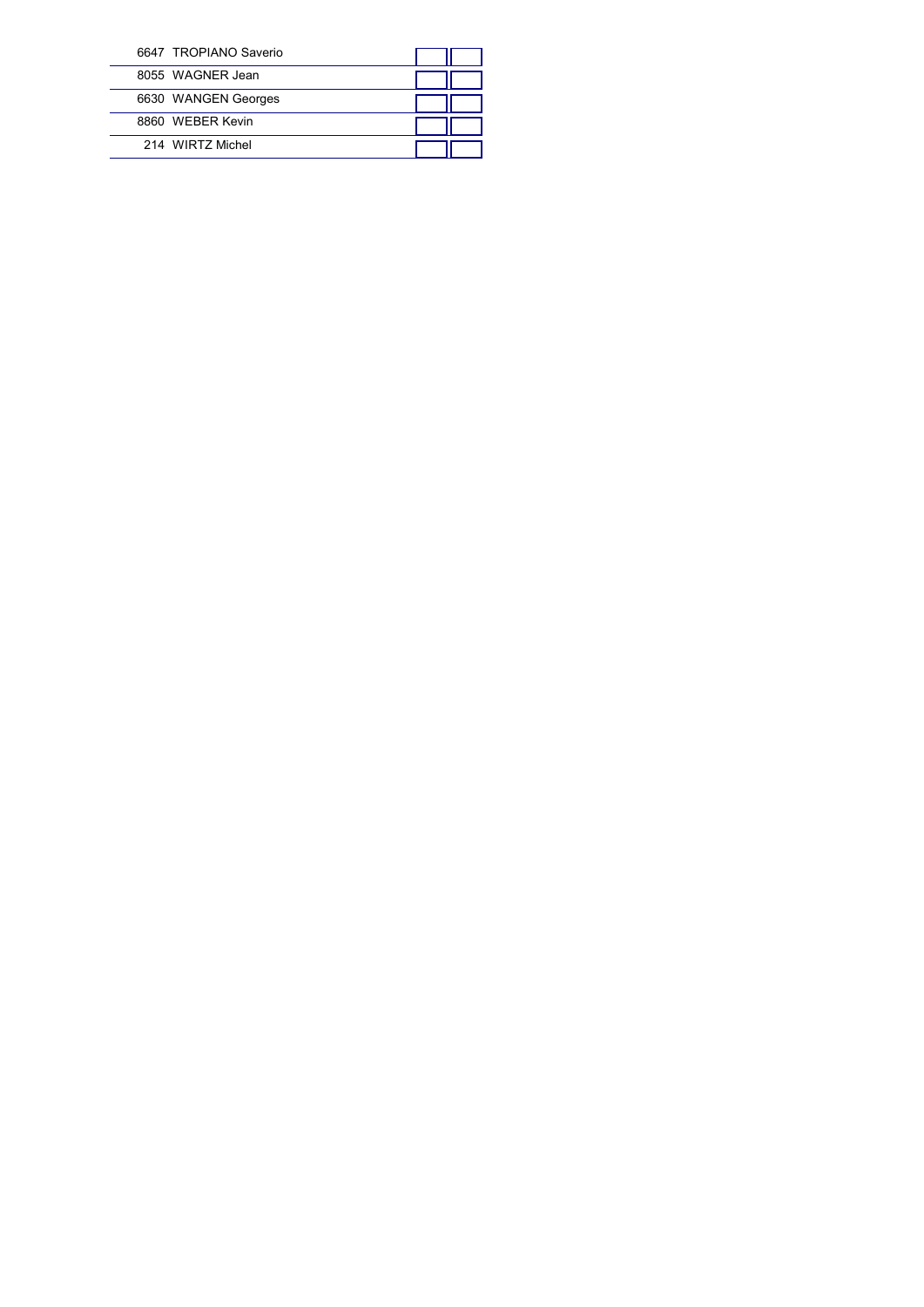| <b>Rallye du</b> | 2022 |
|------------------|------|
| Organisateur:    |      |

*Contrôle 1: Contrôle 2:*

|                                  | <b>Total</b> : |    |  |
|----------------------------------|----------------|----|--|
| <i><b>VC MUSELBIKES ASBL</b></i> |                | 25 |  |
| 5268 CONTER - HORSMANS M         |                |    |  |
| 7113 ORTJENS Joost               |                |    |  |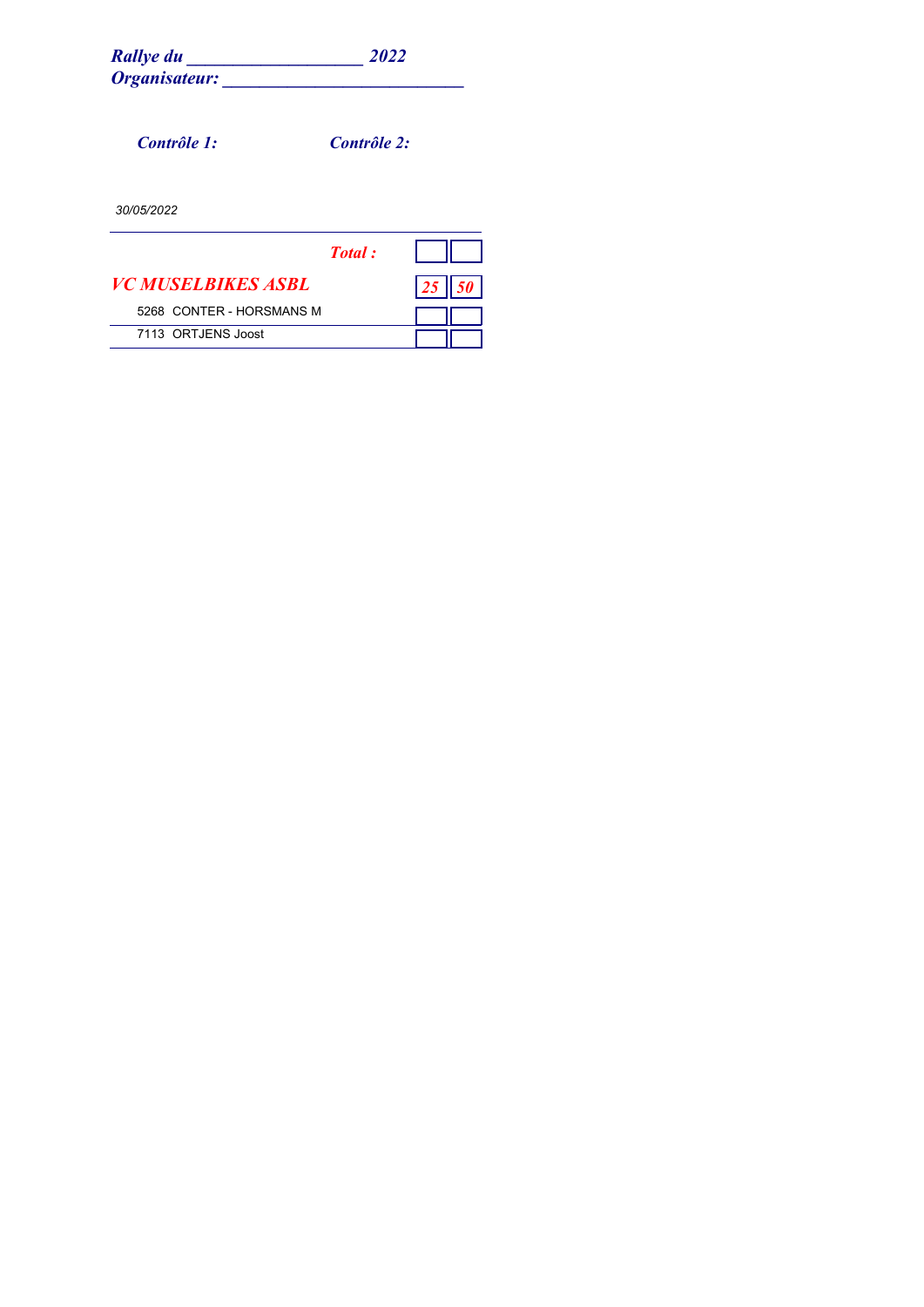*Contrôle 1: Contrôle 2:*

|                           | <b>Total:</b> |          |  |
|---------------------------|---------------|----------|--|
| UC RODANGE                |               | 25    50 |  |
| 8514 BARTHELS BETTEL Tani |               |          |  |
| 1580 BETTEL Edmond        |               |          |  |
| 1571 BOCK Romain          |               |          |  |
| 1251 CONZEMIUS Armand     |               |          |  |
| 2607 CONZEMIUS Josianne   |               |          |  |
| 7439 CORNELY Günther      |               |          |  |
| 6654 ERPELDING Jeff       |               |          |  |
| 2490 FABER Patrick        |               |          |  |
| 1688 FRANTZEN Fernand     |               |          |  |
| 5701 HILBERT Armin        |               |          |  |
| 2042 KOENIG Norbert       |               |          |  |
| 7389 LECHES Paul          |               |          |  |
| 8343 LINDEN Patricia      |               |          |  |
| 5286 MARTIN Fernand       |               |          |  |
| 6959 MAY Jean-Jacques     |               |          |  |
| 7862 OFFERMANN Ben        |               |          |  |
| 7650 OFFERMANN Claude     |               |          |  |
| 7983 PARRINELLO François  |               |          |  |
| 1757 SCHMITZ Guy          |               |          |  |
| 6589 STEICHEN Raymond     |               |          |  |
| 1643 STEINMETZ Paul       |               |          |  |
| 1931 STOLTZ Fernand       |               |          |  |
| 4671 STOLTZ Yannick       |               |          |  |
| 7390 TONNAR Armand        |               |          |  |
| 8344 VANHOREN Muriel      |               |          |  |
| 8616 VOCATURO Salvatore   |               |          |  |
| 8952 WINTER Jean          |               |          |  |
| 8273 ZERROUKI Kamel       |               |          |  |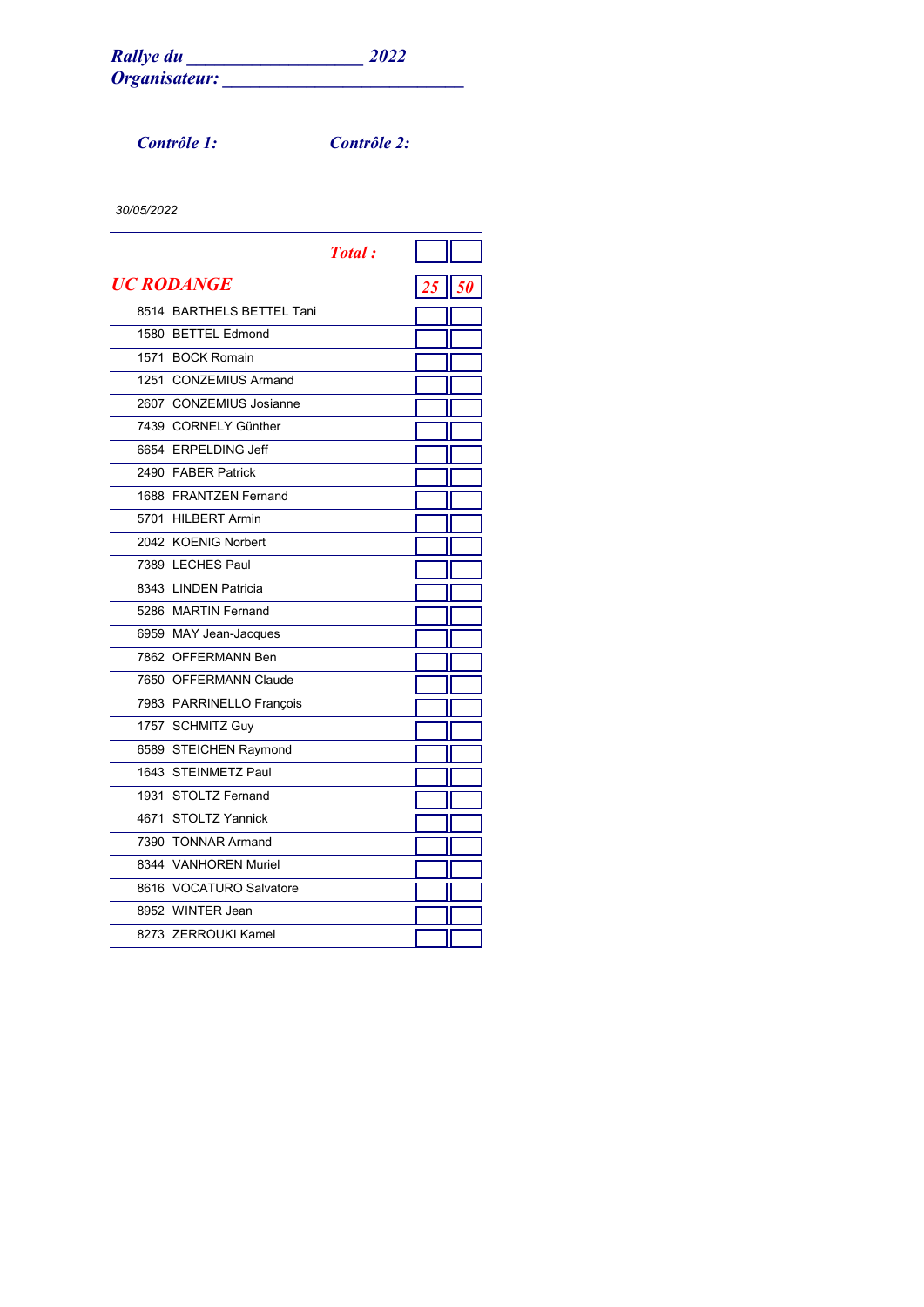*Contrôle 1: Contrôle 2:*

|                           | <b>Total:</b> |                   |  |
|---------------------------|---------------|-------------------|--|
| <b>HIR RUMELANGE</b>      |               | $25 \parallel 50$ |  |
| 2987 ANDRIOLO Guy         |               |                   |  |
| 3300 BAUSCH Frank         |               |                   |  |
| 1700 BAUSCH Josy          |               |                   |  |
| 739 BRAUSCH Roger         |               |                   |  |
| 5598 CONTER Guy           |               |                   |  |
| 371 COOS Roland           |               |                   |  |
| 5557 FABER Alex           |               |                   |  |
| 4715 FELTEN Christian     |               |                   |  |
| 2048 GILSON Marcel        |               |                   |  |
| 8459 GOEDERT Max          |               |                   |  |
| 7568 HARPES Steve         |               |                   |  |
| 4713 KRAUSER Henri        |               |                   |  |
| 775 LAMBERT Ramon         |               |                   |  |
| 2030 LASCHETTE Jeannot    |               |                   |  |
| 5098 MANCI Pascal         |               |                   |  |
| 8264 MANCI Sven           |               |                   |  |
| 6192 MARNACH Claude       |               |                   |  |
| 6101 MERCURI Lucien       |               |                   |  |
| 1803 OLINGER John         |               |                   |  |
| 1737 PROBST Raymond       |               |                   |  |
| 3076 SCHMARTZ Laurence    |               |                   |  |
| 4694 SCHREINER Jean-Marie |               |                   |  |
| 2721 SEYLER Nico          |               |                   |  |
| 3322 STEFFEN Joël         |               |                   |  |
| 2504 STEICHEN - WERNER Sy |               |                   |  |
| 1105 WAGNER Edouard       |               |                   |  |
|                           |               |                   |  |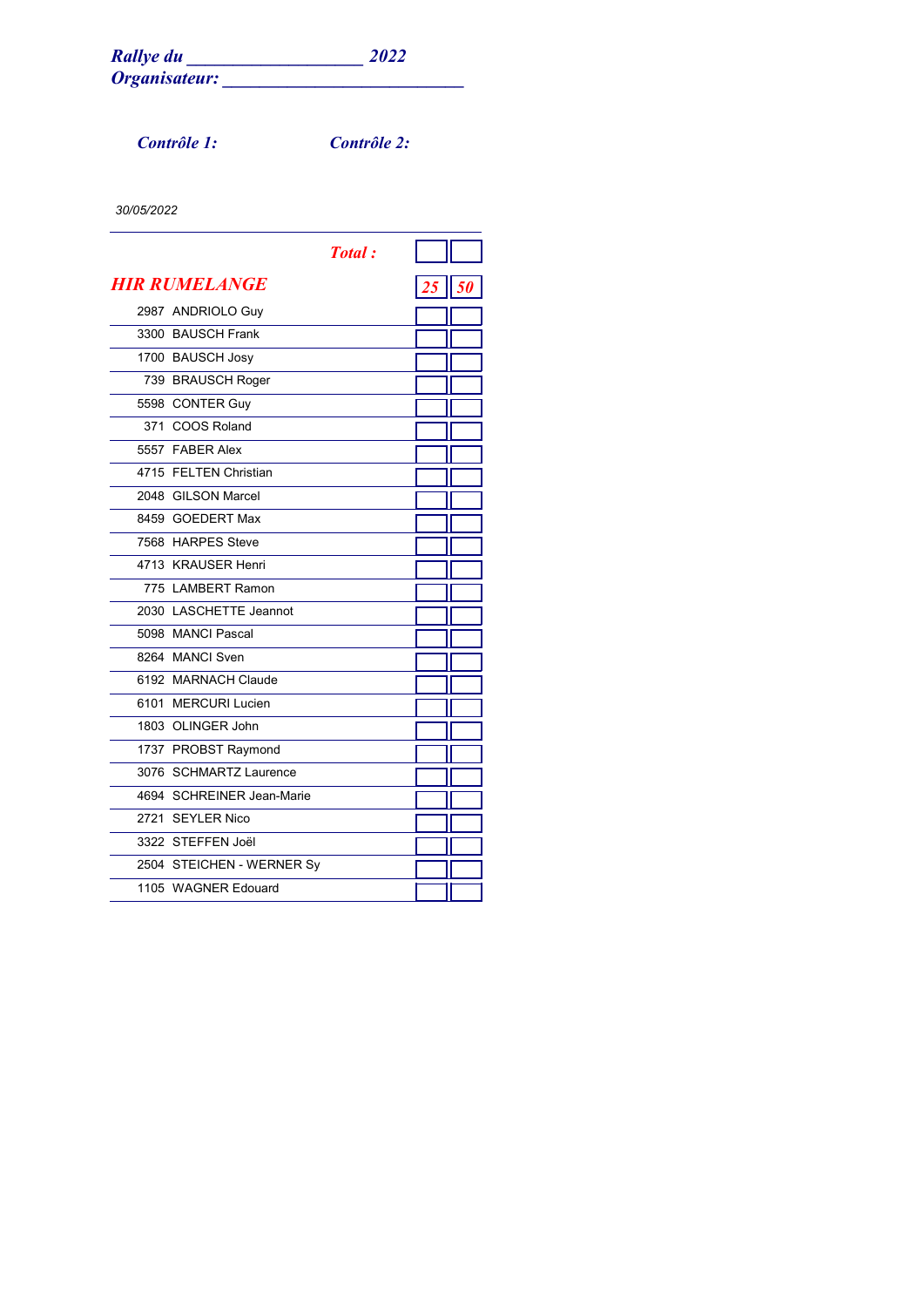*Contrôle 1: Contrôle 2:*

|                         | <b>Total</b> : |    |  |
|-------------------------|----------------|----|--|
| <b>VC SCHENGEN</b>      |                | 25 |  |
| 3616 BLATT Konrad       |                |    |  |
| 7922 HONYMUS Jacqueline |                |    |  |
| 6036 LINSTER Christian  |                |    |  |
| 6599 MONZ Christian     |                |    |  |
| 4811 MORALES Alphonse   |                |    |  |
| 7360 NICOLAS Man        |                |    |  |
| 8171 SCHAUSS Patrick    |                |    |  |
| 5906 SCHRAM Gilles      |                |    |  |
| 5907 SCHRAM Marc        |                |    |  |
| 3533 THOMMES Jos        |                |    |  |
| 3613 ZIMMER Charles     |                |    |  |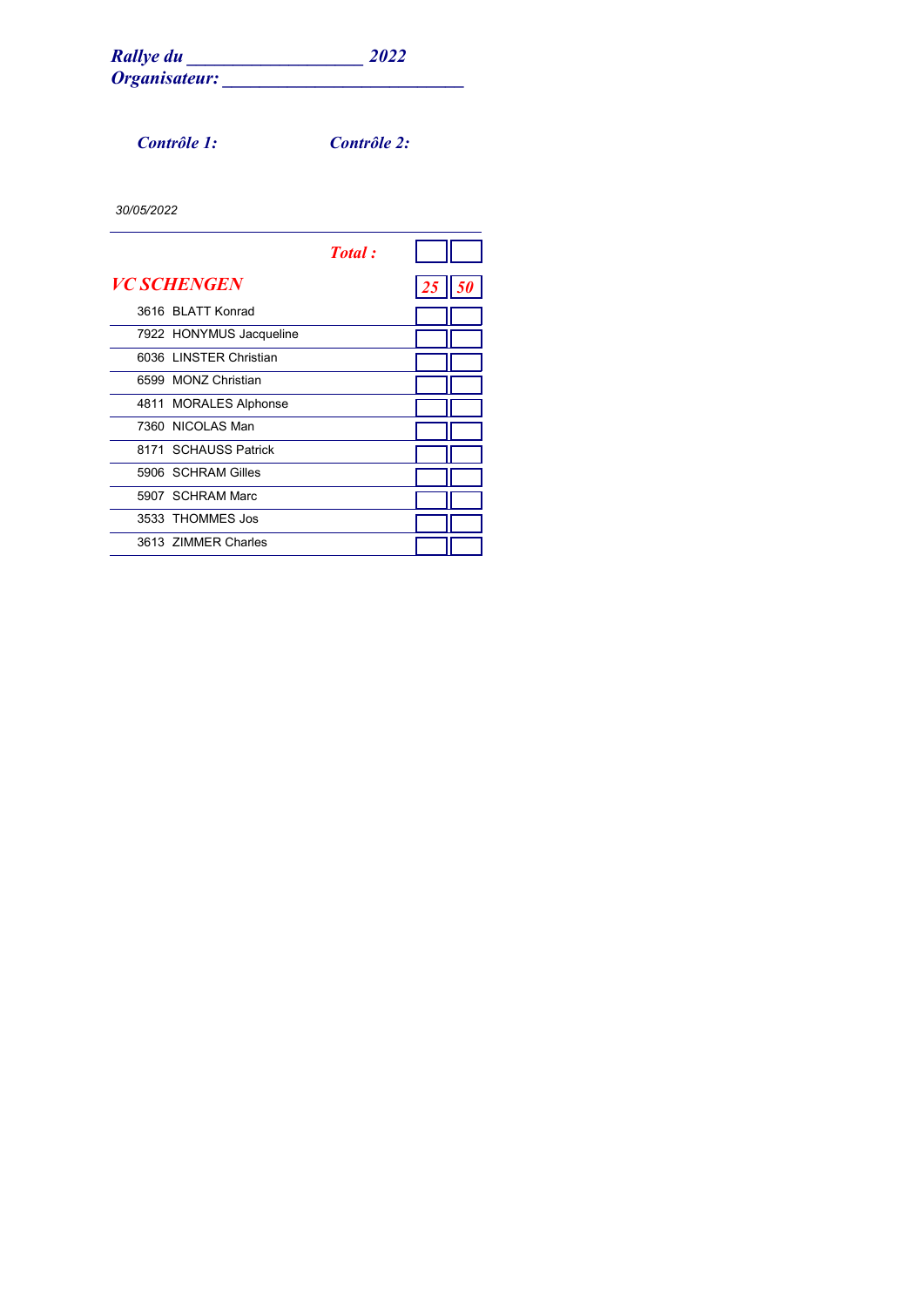*Contrôle 1: Contrôle 2:*

|                                 | <b>Total</b> : |              |  |
|---------------------------------|----------------|--------------|--|
| <i><b>LP 07 SCHIFFLANGE</b></i> |                | $25$    $50$ |  |
| 4195 BEMTGEN - NICKELS Ma       |                |              |  |
| 4785 BEMTGEN Carole             |                |              |  |
| 1044 BERG Raymond               |                |              |  |
| 9010 BIERLAIR Chris             |                |              |  |
| 8749 BONNAVE Laurick            |                |              |  |
| 4137 BÖNNER Wilhelm             |                |              |  |
| 8833 CICHY Luc                  |                |              |  |
| 8480 ECKERT Gilles              |                |              |  |
| 5761 GANSER Jacques             |                |              |  |
| 3002 GANTREL Laurent            |                |              |  |
| 5686 GENIETS Daniel             |                |              |  |
| 4179 HANSEN Jean Claude         |                |              |  |
| 8690 HANSEN Pascal              |                |              |  |
| 4549 HEYMANS Gilbert            |                |              |  |
| 3216 HUMBERT Marc               |                |              |  |
| 6756 HUTMACHER Danièle          |                |              |  |
| 2194 KALMES Jean-Albert         |                |              |  |
| 8255 KIESGEN Marco              |                |              |  |
| 7760 KOCH Tanja                 |                |              |  |
| 5151 LAMBORELLE Nathalie        |                |              |  |
| 5689 LECLERC - EMERING Chr      |                |              |  |
| 8072 LECLERC Nadine             |                |              |  |
| 2388 MAGAR Alex                 |                |              |  |
| 2840 MAGAR Claude               |                |              |  |
| 4242 MAGAR Claudia              |                |              |  |
| 5016 MAJERUS Claude             |                |              |  |
| 6334 MAJERUS-KOHN Malou         |                |              |  |
| 2551 SCHARTZ Jeannot            |                |              |  |
| 105 SCHERER Clement             |                |              |  |
| 8838 SCHERER Simone             |                |              |  |
| 6335 SCHRANTZ Sylvain           |                |              |  |
| 6537 SCHWARZ Maurice            |                |              |  |
| 5792 SERAFINI Steve             |                |              |  |
| 2234 STEICHEN Norbert           |                |              |  |
| 8529 SWIETLIK David             |                |              |  |
| 6065 WALLENBORN Tom             |                |              |  |
| 4174 WEIMERSKIRCH Paul          |                |              |  |
| 8829 WILD Charlotte             |                |              |  |
| 5688 ZOCCA Joëlle               |                |              |  |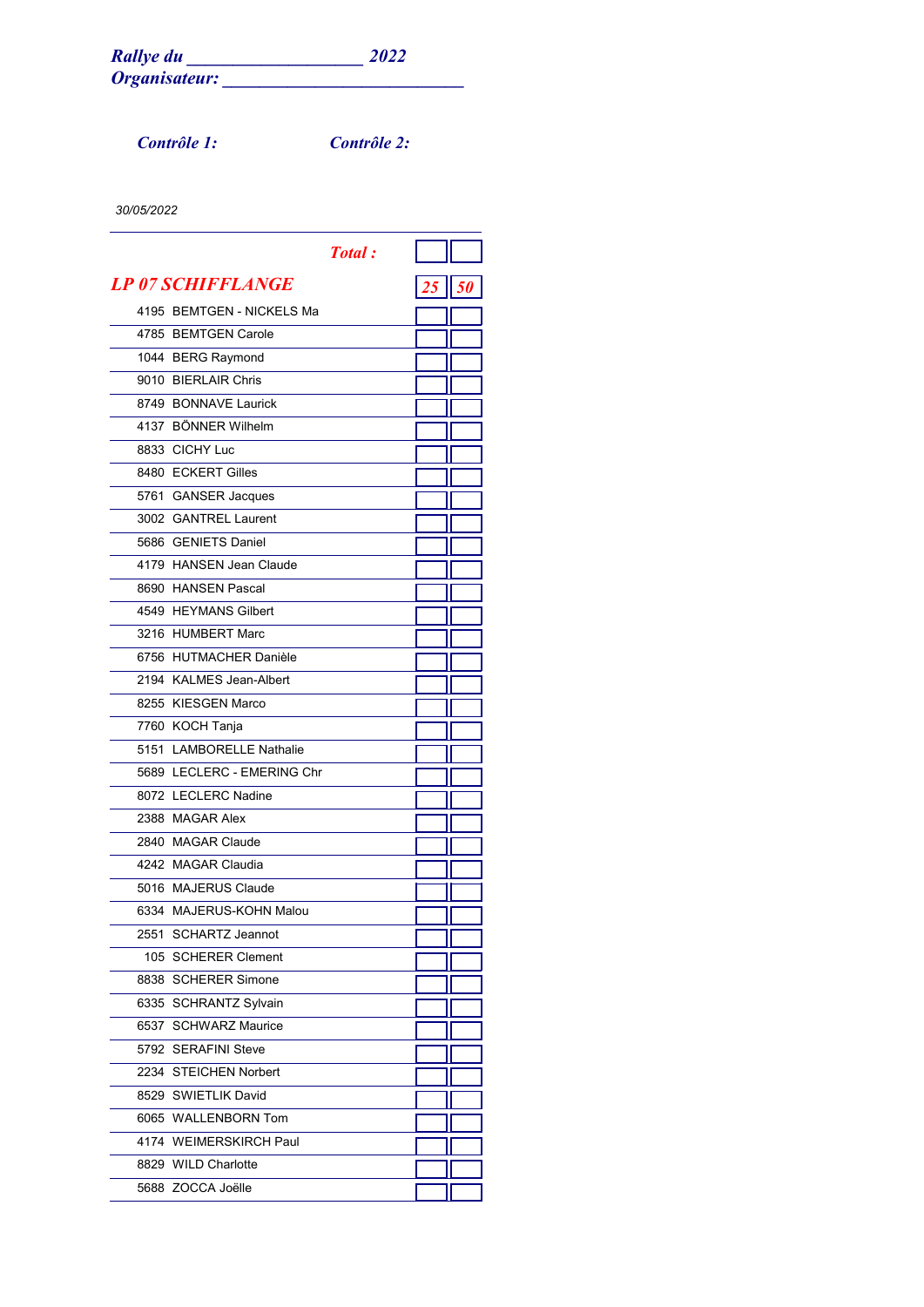| <b>Rallye du</b><br>2022 |             |                 | 8052 HERREMANS Philippe   |  |
|--------------------------|-------------|-----------------|---------------------------|--|
| Organisateur:            |             |                 | 8237 HEYNEN Nicolas       |  |
|                          |             |                 | 8613 HOFFMANN Ben         |  |
|                          |             |                 | 8893 HOFFMANN Lyo         |  |
| Contrôle 1:              | Contrôle 2: |                 | 7011 JENKINS Garry        |  |
|                          |             |                 | 8159 JIMENEZ Giovanni     |  |
|                          |             |                 | 8777 JURADO Rafael        |  |
| 30/05/2022               |             |                 | 8776 KAELL Felix          |  |
|                          |             |                 | 7888 KIEFFER Paul         |  |
|                          | Total:      |                 | 8036 KIRPS Ben            |  |
| <b>HIR SCHUTTRANGE</b>   |             | $\overline{50}$ | 7471 KIRSTEN Heiko        |  |
|                          |             |                 | 8909 KOCH Jamie           |  |
| 7678 ADAM Joëlle         |             |                 | 5577 KOCH Michel          |  |
| 8896 AGUSTSSON BOULOT Le |             |                 | 8910 KOCH Yanis           |  |
| 8355 BAATZ Laurent       |             |                 | 7889 KOHN Marc            |  |
| 8897 BACK Louis          |             |                 | 7974 KOHN Mathieu         |  |
| 8898 BACK Tim            |             |                 | 7682 KREMER Carel         |  |
| 7679 BECKER Alfred       |             |                 | 8948 KREMER Merlin        |  |
| 6995 BECKER-GONDERINGER  |             |                 | 8515 KRIER Deniz          |  |
| 6988 BERNARD Danielle    |             |                 |                           |  |
| 2795 BERNARD Thierry     |             |                 | 6985 LOGELIN Marc         |  |
| 7154 BERTRAND Alain      |             |                 | 7863 LOPES-MARQUES Isidro |  |
| 7971 BOUWMEISTER Philine |             |                 | 8153 LUCIUS Philippe      |  |
| 7680 BRAUN Joëlle        |             |                 | 7619 MASSARD Jeannot      |  |
| 8043 CANER Dogan Hakan   |             |                 | 7699 MATGEN Marc          |  |
| 7897 CARAMUTA Vincenzo   |             |                 | 8238 MCMILLAN Alec        |  |
| 8612 CARNIEL Scott       |             |                 | 8772 MEHLEN Louis         |  |
| 8039 CARNIEL Thierry     |             |                 | 8030 MOOG Paul            |  |
| 8863 CASTELLANI Gianluca |             |                 | 8250 NICKELS Laure        |  |
| 7017 COLBACH Claudine    |             |                 | 8784 OLINGER Nicolas      |  |
| 8780 DA COSTA GONCALVES  |             |                 | 7696 OLK Tom              |  |
| 8781 DECKER Felix        |             |                 | 7220 PAULUS René          |  |
| 8594 DEISCHTER Max       |             |                 | 8895 PENNY Magnus         |  |
| 7170 DI LENARDO Mirco    |             |                 | 8773 PRAESTEGAARD Rasmu   |  |
| 7978 DONDELINGER Germain |             |                 | 8516 PUTZ Dirk            |  |
| 8615 EICHER Lori         |             |                 | 8517 PUTZ Roby            |  |
| 8614 EICHER Mia          |             |                 | 4405 RAACH Véronique      |  |
| 8949 FAUVEL Jerôme       |             |                 | 3478 RAUEN Patrick        |  |
| 8779 FAUVEL Leo-Paul     |             |                 | 6986 REILAND Roby         |  |
| 3114 FISCHER Jerry       |             |                 | 6998 RIES Fernand         |  |
| 8894 GEORGES BESCH Max   |             |                 | 8675 RIES Liliane         |  |
| 8950 GEORGES Emmanuel    |             |                 | 7004 SCHECK Guy           |  |
| 8533 GOERGEN Melvin      |             |                 | 7473 SCHMIT Joseph        |  |
| 9003 GOETZINGER Aloyse   |             |                 | 7813 SCHUMACHER Claude    |  |
| 8906 GOETZINGER Jarno    |             |                 | 8700 SEIL Pascal          |  |
| 8900 GRANDJEAN Jim       |             |                 | 8902 SINNER Liz           |  |
| 8901 GRANDJEAN Klara     |             |                 | 7996 SINNER Tunn          |  |
| 7792 GUILLAUME Alain     |             |                 | 8461 SPELTZ Mireille      |  |
| 7900 HACKSTON lain       |             |                 | 8679 THILL Jackie         |  |
|                          |             |                 | 7901 THOMASSET Stephane   |  |
| 8091 HELLERS Fynn        |             |                 | 7474 VANDIVINIT Olivier   |  |
| 8778 HELLERS Luca        |             |                 | 8116 VIEZZI Valentina     |  |
| 2235 HEMMERLING Marc     |             |                 | 7793 WEBER Laurent        |  |
| 7008 HENKES Georges      |             |                 |                           |  |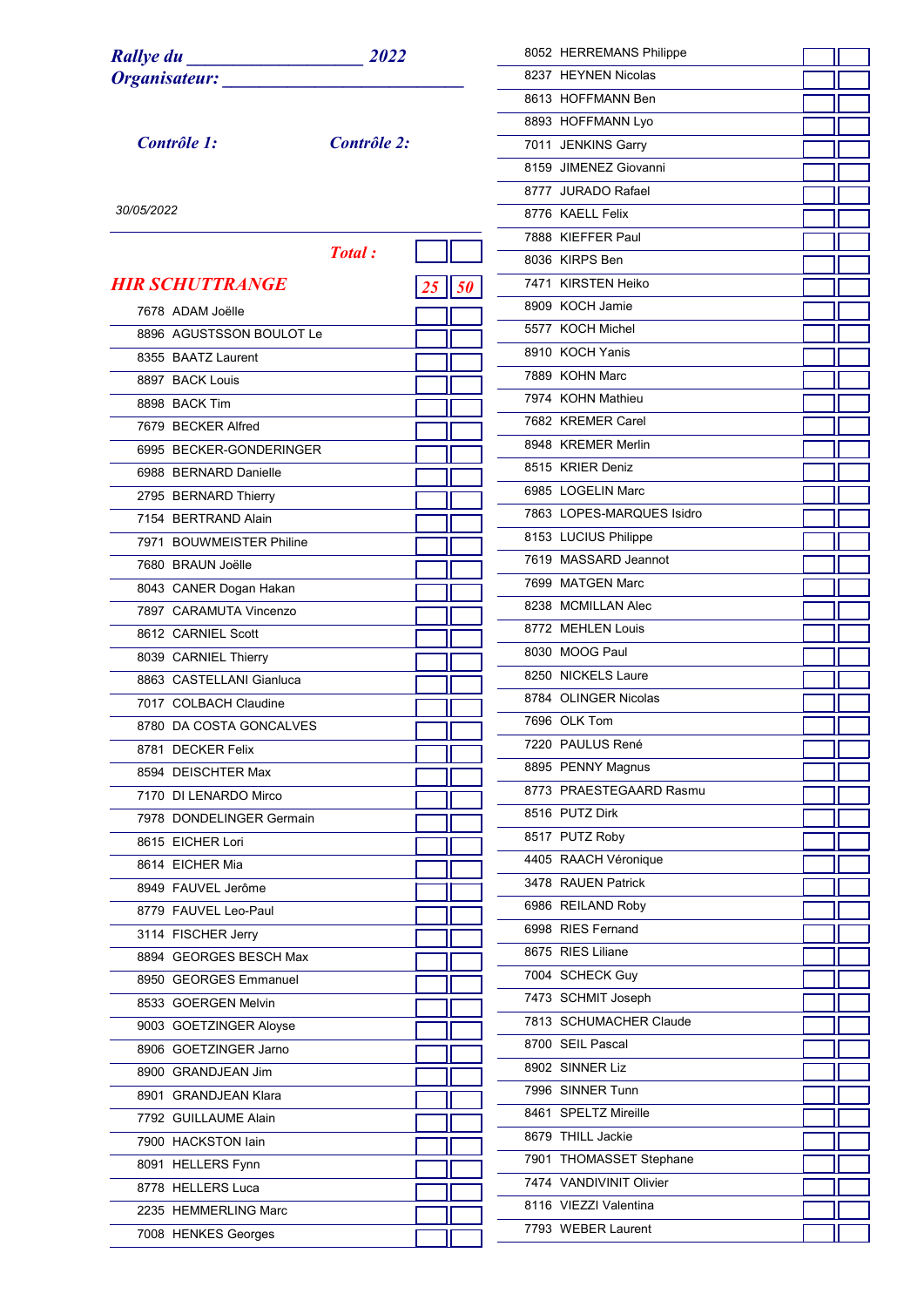| 8951 WELTER Jean-Marc   |  |
|-------------------------|--|
| 8914 WFI TFR Yannick    |  |
| 8899 WILLIEME Felix     |  |
| 4159 WILWERDING Paul    |  |
| 7523 WOLFCARIUS Michael |  |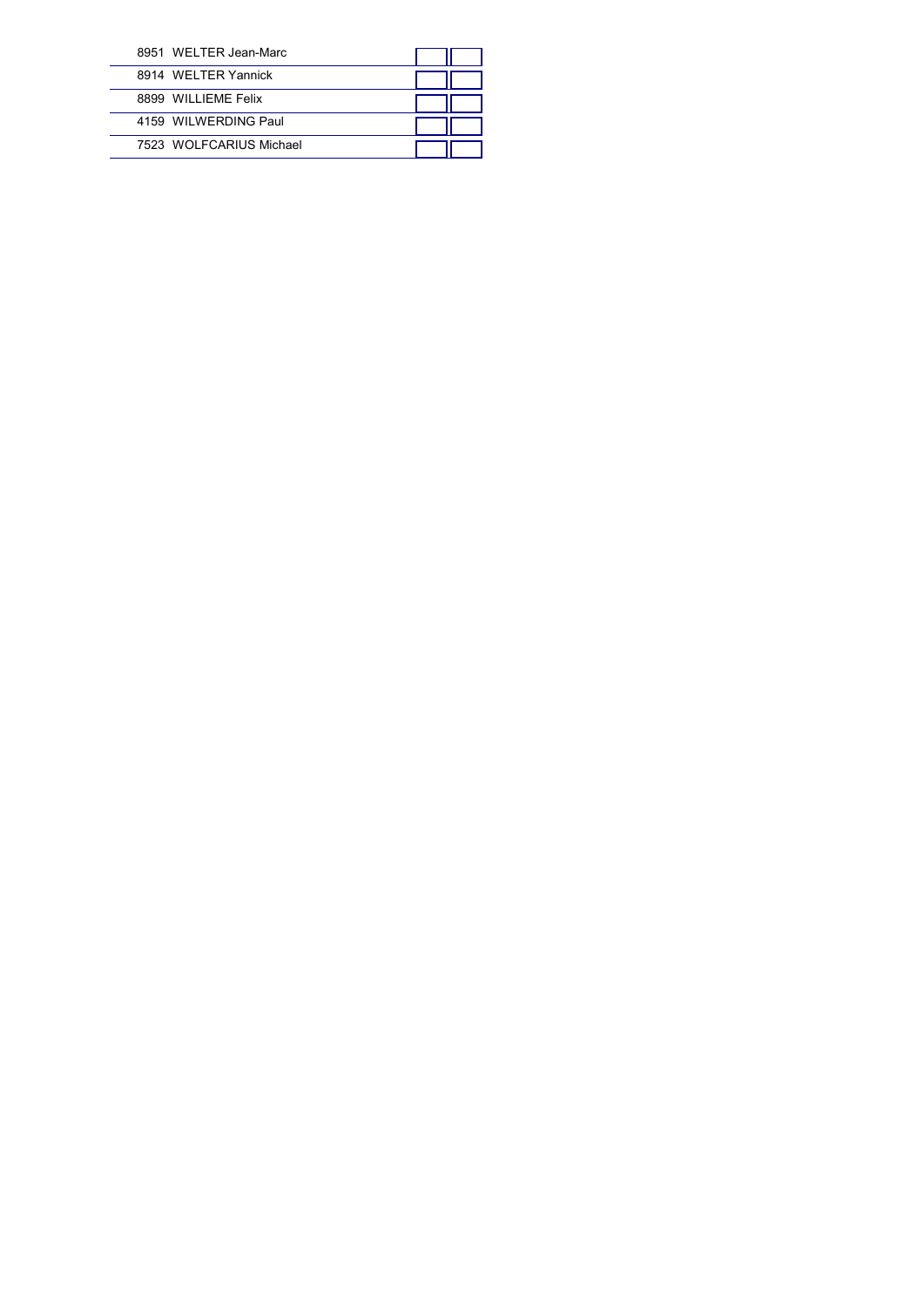*Contrôle 1: Contrôle 2:*

|                             | <b>Total</b> : |         |
|-----------------------------|----------------|---------|
| VELO WOOLZ                  |                | $25$ 50 |
| 8632 BERG Jo                |                |         |
| 8761 BERTEMES Marc          |                |         |
| 7648 BISSENER Pol           |                |         |
| 8326 BISSENER Yves          |                |         |
| 3347 BLASEN Fernand         |                |         |
| 8160 DA MOTA MARINHO Ilidio |                |         |
| 1769 DAHM Camille           |                |         |
| 8477 DHUR Andre             |                |         |
| 3985 DUHAUTPAS Marcel       |                |         |
| 5463 ERPELDING Raymond      |                |         |
| 3976 EVEN Charles           |                |         |
| 8539 GOMPELMANN Marie Ann   |                |         |
| 8947 GREISCH Tom            |                |         |
| 8314 GRETHEN Steve          |                |         |
| 8760 HENGEN Kai             |                |         |
| 8645 HOSINGER Pascal        |                |         |
| 379 KARIER Jean             |                |         |
| 8521 LEJEUNE Sandra         |                |         |
| 7103 LEYDER Aline           |                |         |
| 7102 LEYDER Luc             |                |         |
| 7100 LEYDER Philippe        |                |         |
| 7101 LEYDER-HECK Martine    |                |         |
| 7989 LORGE Christiane       |                |         |
| 388 LUXEN Armand            |                |         |
| 604 MAILLET Henri           |                |         |
| 8299 MARINHO Paulo          |                |         |
| 7092 MATHAY Anne            |                |         |
| 7200 MATHAY Marc            |                |         |
| 7513 MICHOTTE Fabrice       |                |         |
| 7382 MICHOTTE Joé           |                |         |
| 7514 MICHOTTE-CREUEN Isab   |                |         |
| 5298 PAULY Charles          |                |         |
| 7988 POST Marc              |                |         |
| 8499 SCHNEIDER Roland       |                |         |
| 7143 THEISEN Fernand        |                |         |
| 6797 THEISEN Jacques        |                |         |
| 7146 VANEK Françoise        |                |         |
| 8946 WIESEN Pierrot         |                |         |
| 6312 ZAWIDZKI Mike          |                |         |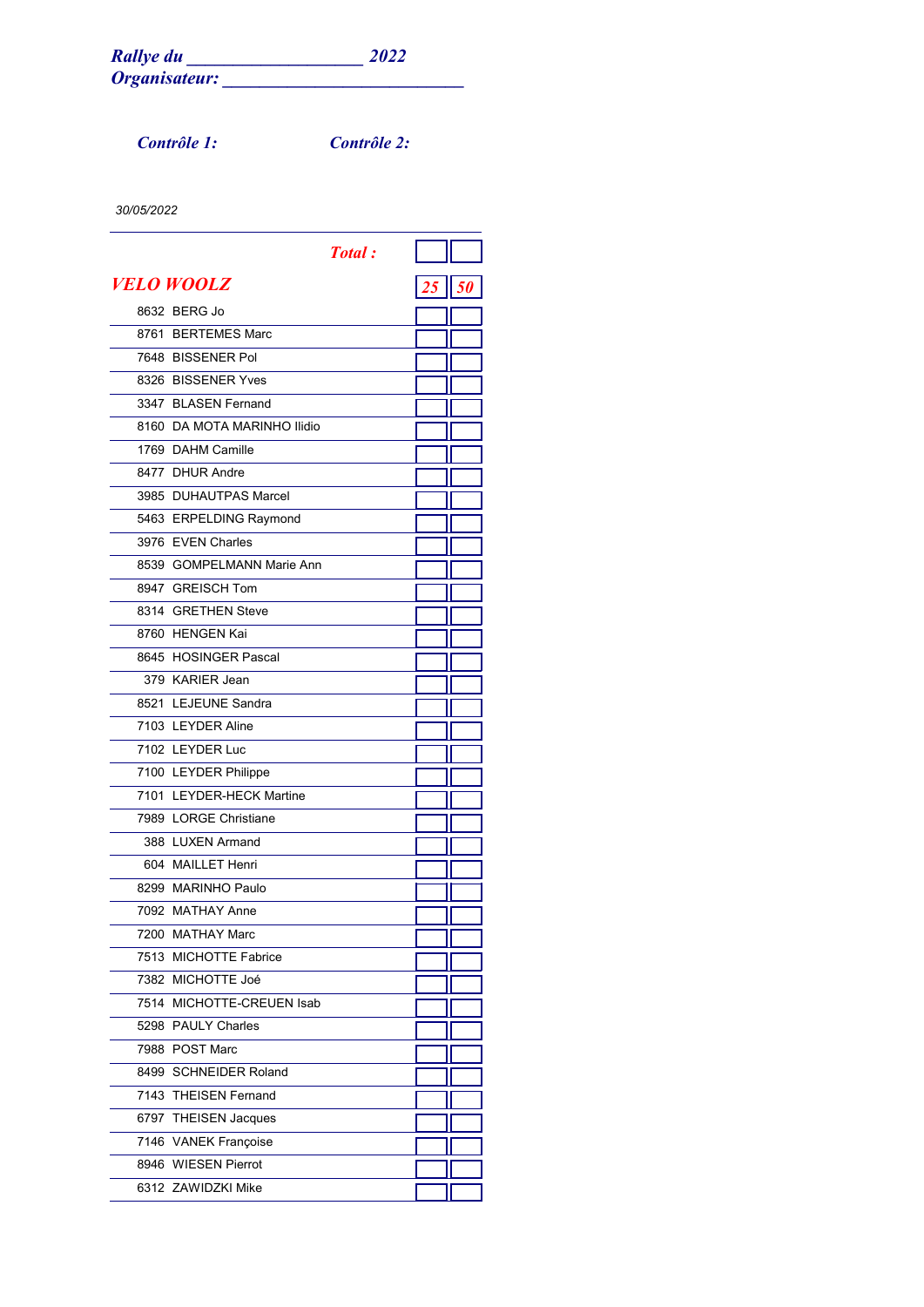| <b>Rallye du</b>            |             |    | 5827 MORO Kevin             |  |
|-----------------------------|-------------|----|-----------------------------|--|
| Organisateur:               |             |    | 7733 MULLER Christian       |  |
|                             |             |    | 8520 MULLER Cyprien         |  |
|                             |             |    | 4108 MULLER Nico            |  |
| Contrôle 1:                 | Contrôle 2: |    | 7734 MUNO Marc              |  |
|                             |             |    | 5526 O'HANNRACHAIN Fergal   |  |
|                             |             |    | 2273 PAULY Michel           |  |
| 30/05/2022                  |             |    | 8025 PEREIRA Daniel         |  |
|                             |             |    | 7270 PEREIRA MARTINS Victor |  |
|                             | Total:      |    | 6772 PINO Giacomo           |  |
| <b>SAF ZEISSENG</b>         |             |    | 7362 PINO Stefano           |  |
|                             |             |    | 529 REINERT Jimmy           |  |
| 8393 BEICHT Pitt            |             |    | 3282 REINERT Mike           |  |
| 7301 BEICHT Tom             |             |    | 1778 ROLLINGER André        |  |
| 8855 CAVUOTO Luciana        |             |    | 2761 ROMASCHEWSKY Guido     |  |
| 7731 COLARELLI Alexandre    |             |    | 5206 SCHMIT Tolly           |  |
| 8433 DEGUTIS Jonas          |             |    |                             |  |
| 8742 DOENCH Victor          |             |    | 8770 SCHMITT Ben            |  |
| 8743 DOENCH Vincent         |             |    | 3283 SCHMITT Luc            |  |
| 8008 DOLEZEL Jakub          |             |    | 6403 SCHROEDER Jimmy        |  |
| 3121 FELTEN Mike            |             |    | 2451 SCHROEDER Lex          |  |
| 8260 FERNANDES Eusébio Kér  |             |    | 3465 SCHROEDER Olivier      |  |
| 2849 FISCHER Achille        |             |    | 8443 SOUSA SAMPAIO Ruben    |  |
| 1986 FISCHER Joe            |             |    | 3777 STAMMET Germain        |  |
| 6980 FRANTZ Christian       |             |    | 8912 VARELA Lou             |  |
| 8488 FREILINGER Louis       |             |    | 8336 VLAD Sorin             |  |
| 8296 FREISINGER Clemens     |             |    | 8611 WIES Franky            |  |
| 8945 FRIANG Pierre          |             |    | 8484 WIES Sven              |  |
| 3767 GOEDERT Arsène         |             |    | 8207 WILTGEN Pia            |  |
| 3255 GOEDERT Steve          |             |    | 5089 WOLFF Roland           |  |
| 9014 GRISIUS Nicole         |             | ٦r | 2217 ZANGERLE Gaston        |  |
| 4814 GRUENGRASS Franck      |             |    | 3425 ZANGERLE Michel        |  |
| 4882 HELLERS Maurice Camilo |             |    | 1472 ZIRNHELD Olivier       |  |
| 8369 HOFFMANN Tim           |             |    | 1473 ZIRNHELD Philippe      |  |
| 5797 JOHANNS Chris          |             |    |                             |  |
| 2674 JOHANNS Pierre         |             |    |                             |  |
| 7882 KENG MAERSK Nina       |             |    |                             |  |
| 8545 KEUP Claude            |             |    |                             |  |
| 8006 KIRCHEN Gil            |             |    |                             |  |
| 2554 KIRCHEN Marc           |             |    |                             |  |
| 8311 KOCH Yves              |             |    |                             |  |
| 8505 KOMMES Gilles          |             |    |                             |  |
| 8211 KOMMES Paul            |             |    |                             |  |
| 2666 KRUCHTEN Guy           |             |    |                             |  |
| 8913 LAMBERTY Jules         |             |    |                             |  |
| 477 LOSCH Claude            |             |    |                             |  |
| 2628 LOSCH Max              |             |    |                             |  |
| 5084 LOSCH Pit              |             |    |                             |  |
| 5085 LOSCH Tom              |             |    |                             |  |
| 7304 MANGERS Alain          |             |    |                             |  |
|                             |             |    |                             |  |
| 4734 MARGUE Michel          |             |    |                             |  |
| 8434 MASSARELLI Diego       |             |    |                             |  |
| 8546 MILLANG Claude         |             |    |                             |  |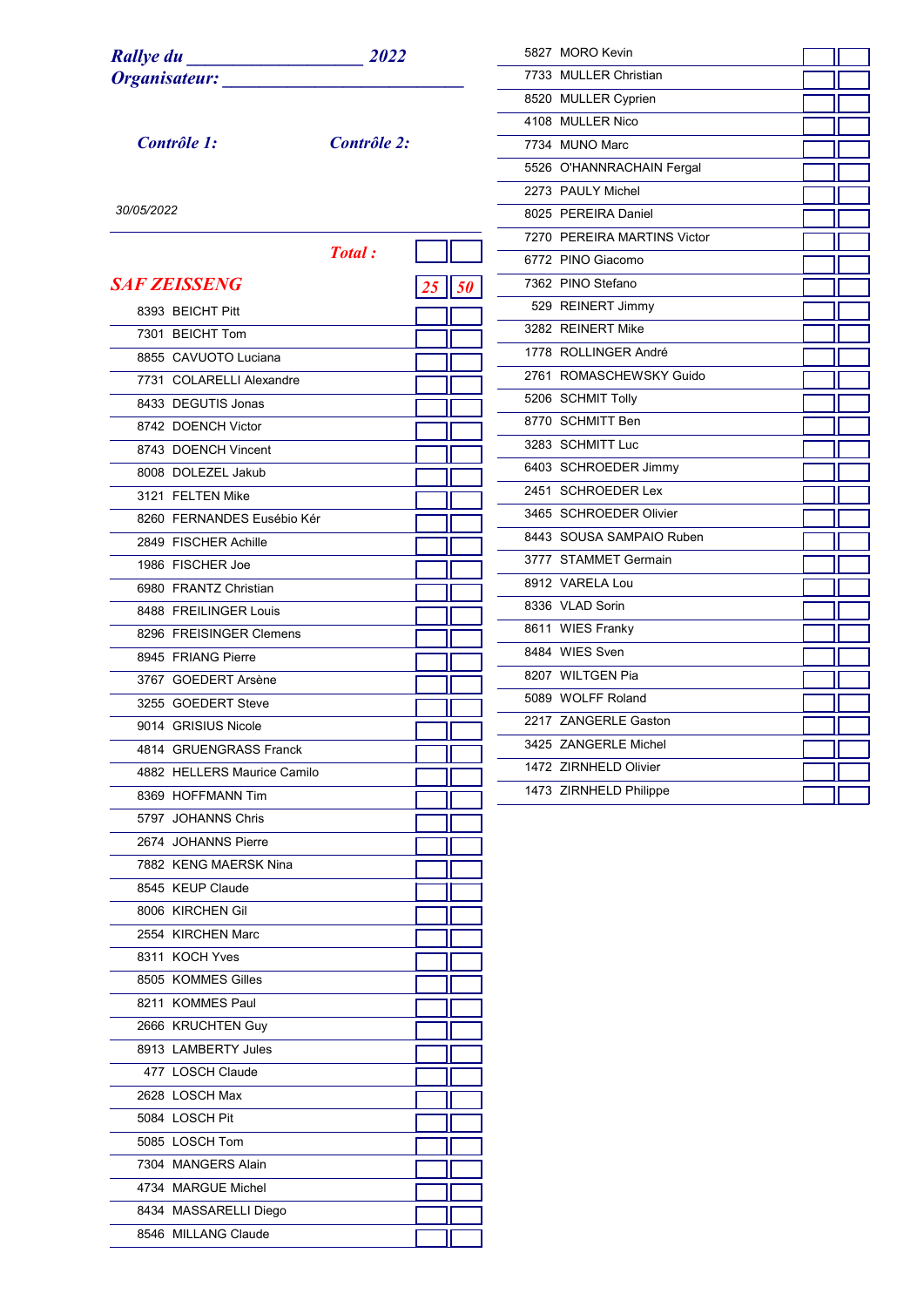*Contrôle 1: Contrôle 2:*

|                    |                         | <b>Total</b> : |                   |  |
|--------------------|-------------------------|----------------|-------------------|--|
| <i>VV TOOLTIME</i> |                         |                | $25 \parallel 50$ |  |
|                    | 6631 BINDELS Gene       |                |                   |  |
|                    | 7440 COLJON Carmen      |                |                   |  |
|                    | 8032 DARO Sonja         |                |                   |  |
|                    | 3630 DEREFA Albert      |                |                   |  |
|                    | 5326 GIOVANNELLI Roby   |                |                   |  |
|                    | 8295 JACQUEMOTH Michel  |                |                   |  |
|                    | 3574 JACQUEMOTH René    |                |                   |  |
|                    | 7084 KIESCH Gilles      |                |                   |  |
|                    | 6188 NICKS Jean-Paul    |                |                   |  |
|                    | 3619 VAN HEI DEN Files  |                |                   |  |
|                    | 6112 WEISGERBER Patrick |                |                   |  |
|                    | 3729 WIRTZ Jacques      |                |                   |  |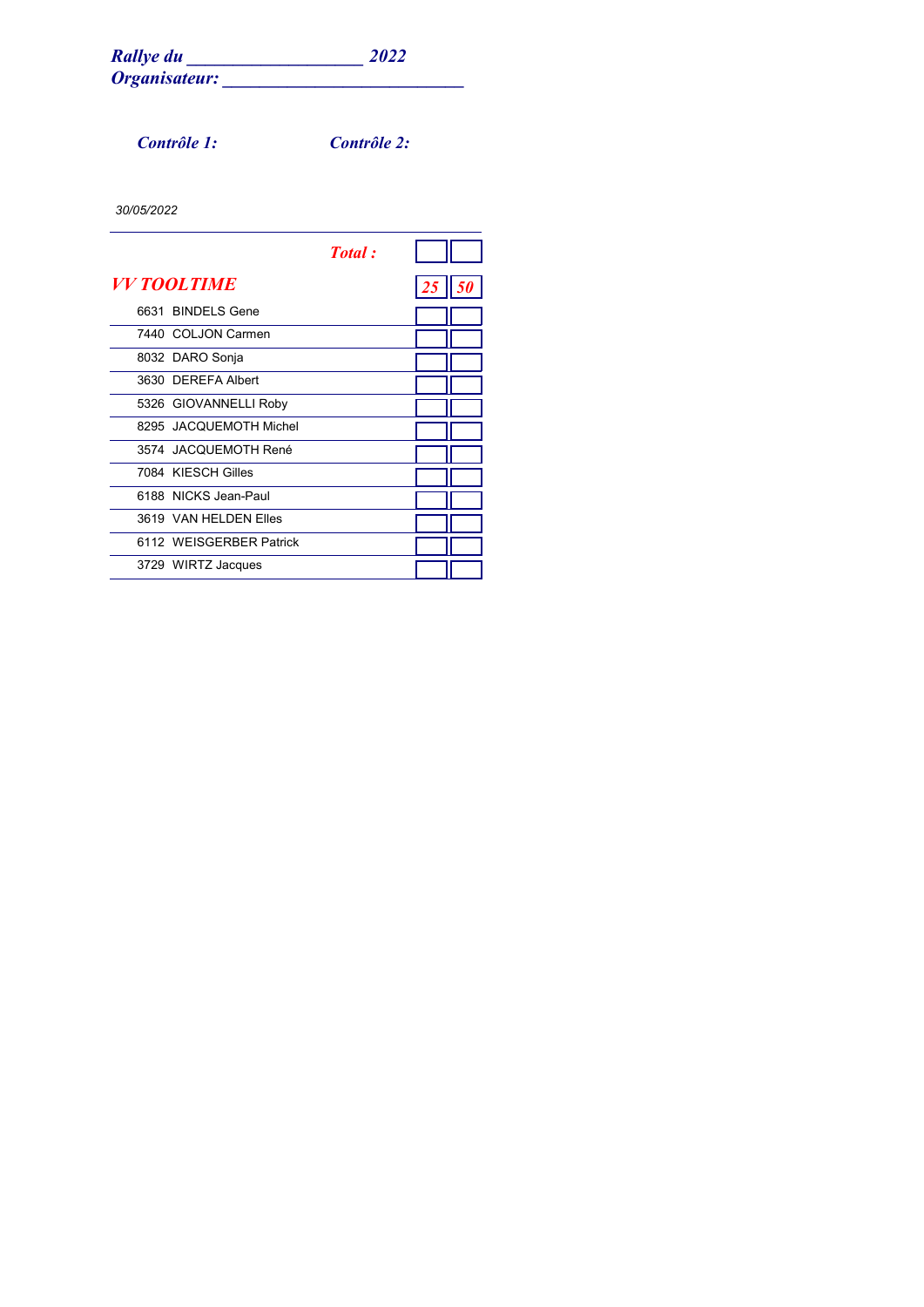| <b>Rallye du</b> | 2022 |
|------------------|------|
| Organisateur:    |      |

*Contrôle 1: Contrôle 2:*

| 3929 SCHMOL Félix        |  |
|--------------------------|--|
| 7903 SFIWFRATH Patrick   |  |
| 3993 STORN Frank         |  |
| 8578 STRANEN Dan         |  |
| 8470 TORNAMBE Fdmond     |  |
| 6107 TURMES Michel       |  |
| 8178 TURPFI Paul         |  |
| 2349 WAGENER Guy         |  |
| 1799 WARNIMONT Jean-Paul |  |
| 7417 WEIFR Thomas        |  |

| <b>Total:</b>                |    |
|------------------------------|----|
| <i><b>VC POSTCYCLING</b></i> | 50 |
| 3994 BAUS Nicole             |    |
| 5201 BODEN Claude            |    |
| 8463 CHIESA Julien           |    |
| 6106 CREMER Patrick          |    |
| 5602 DAMS Romain             |    |
| 1855 DECKER Albert           |    |
| 6373 DIVO Marvin             |    |
| 5110 FOLSCHEID Bob           |    |
| 7954 GARCIA NOMMESCH Jua     |    |
| 2322 GROSBER Guy             |    |
| 2255 HEIRENS André           |    |
| 1260 HENNES Silvère          |    |
| 8481 HILGER Marc             |    |
| 9004 HU Shenglan             |    |
| 4777 HUTMACHER René          |    |
| 4216 JANS Jean Marie         |    |
| 1350 KEMMER Marcel           |    |
| 1953 KIRCH Gaston            |    |
| 6452 KIRSCH Camille          |    |
| 8669 LACOUR Danielle         |    |
| 5844 LACOUR Etienne          |    |
| 6442 LANGHEGERMANN Val       |    |
| 4231 LENERTZ Guy             |    |
| 8680 LILL Mike               |    |
| 8555 LOCONTE SABATINI Mag    |    |
| 4568 MERSCH Pierre           |    |
| 2480 PENNING Alain           |    |
| 6609 PENNING-LINDEN Daniell  |    |
| 2078 PHILIPPE Romain         |    |
| 8465 POSSENTI Jérôme         |    |
| 1656 RADRIZZI Jean-Jacques   |    |
| 8538 RAUSCH Claude           |    |
| 4262 RAUSCH Jos              |    |
| 6865 REGENER Rolf            |    |
| 8464 REISDORFF Patrick       |    |
| 2853 RIPPINGER Claude        |    |
| 7246 ROCK Daniel             |    |
| 5995 ROSSI Ronny             |    |
| 7348 SAUER Marc              |    |
| 3992 SCHILTGES Claude        |    |
| 2250 SCHMIT Nico             |    |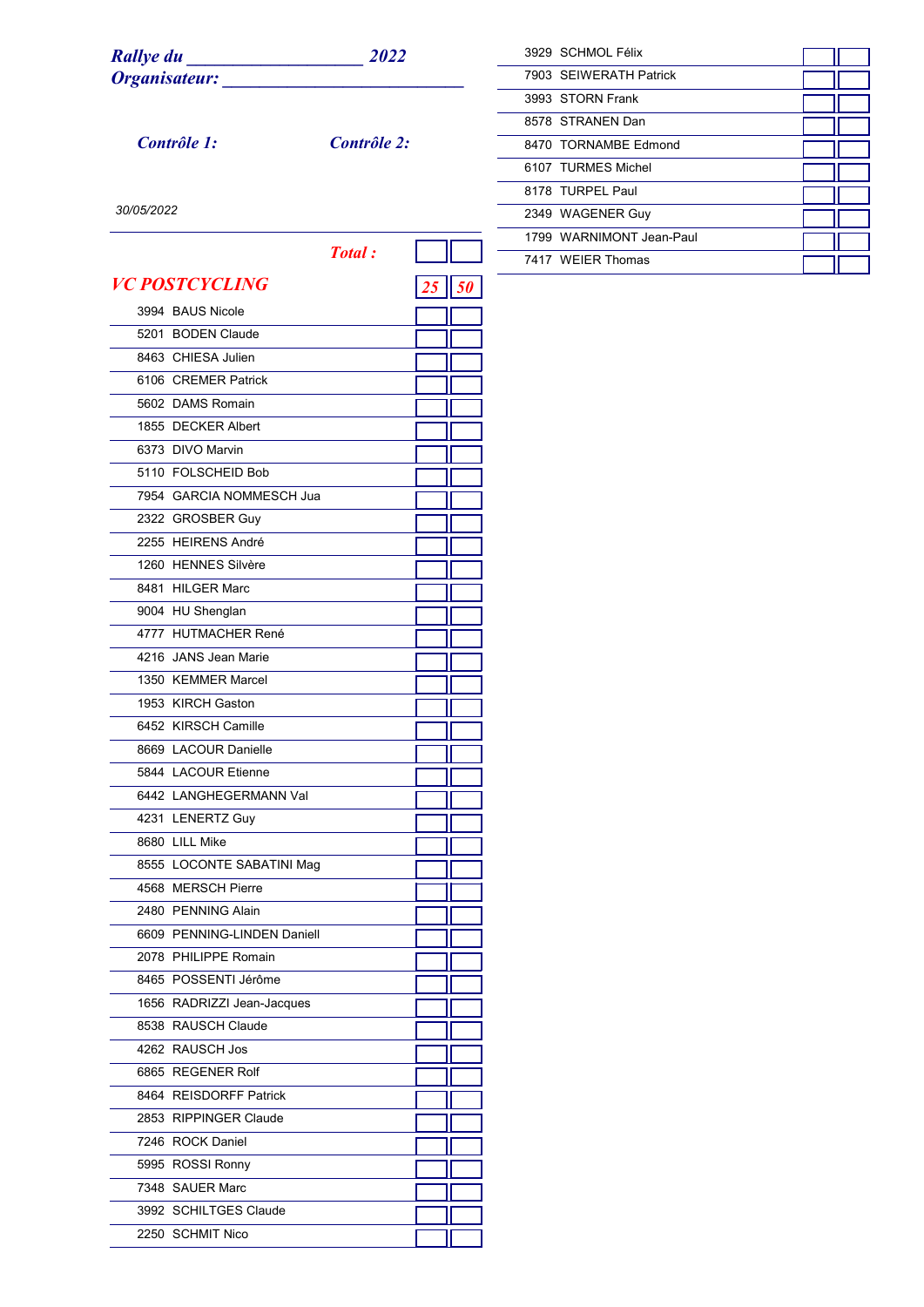*Contrôle 1: Contrôle 2:*

|                 |                            | <b>Total</b> : |                |
|-----------------|----------------------------|----------------|----------------|
| <i>VTT ESCH</i> |                            |                | $\parallel$ 50 |
|                 | 6805 ANELLI Daniel         |                |                |
|                 | 3020 ANZIL Giorgio         |                |                |
|                 | 7750 BATH Raphaël          |                |                |
|                 | 6226 BRANDAO Paulo         |                |                |
|                 | 7799 CARDOSO Paulo         |                |                |
|                 | 7797 CIUFOLI Stefano       |                |                |
|                 | 7805 CSEPELY-KNORR Tamás   |                |                |
|                 | 7801 DE ALMEIDA CARVALHO   |                |                |
|                 | 6123 DE MATOS Pedro        |                |                |
|                 | 4852 DE SOUSA Altino       |                |                |
|                 | 7945 ESTEVES MARTINS Jacq  |                |                |
|                 | 7915 HASTERT Alain         |                |                |
|                 | 7800 HOFFMANN Christian    |                |                |
|                 | 2052 HOLZEM - REINARDT Dia |                |                |
|                 | 1728 HOLZEM Jean           |                |                |
|                 | 6480 IANNELLI Mario        |                |                |
|                 | 7946 KLECKER Roberto       |                |                |
|                 | 6379 KOHN Laurent          |                |                |
|                 | 7802 LIBARDI Gérard        |                |                |
|                 | 7798 MANICINELLI Enrico    |                |                |
|                 | 6431 MEYERS Philippe       |                |                |
|                 | 6424 MULLER Jacques        |                |                |
|                 | 6124 NUNO Carlos           |                |                |
|                 | 6567 PONCELET Jos          |                |                |
|                 | 5292 ROSSELJONG Jeff       |                |                |
|                 | 7105 SCHOETTERT Chantal    |                |                |
|                 | 6098 STEMPER Marc          |                |                |
|                 | 6428 THEIS Carlo           |                |                |
|                 | 6427 TORMENA Thierry       |                |                |
|                 | 4833 VIEIRA Antoine        |                |                |
|                 | 7496 WOTIPKA Ken           |                |                |
|                 | 7497 WOTIPKA Marco         |                |                |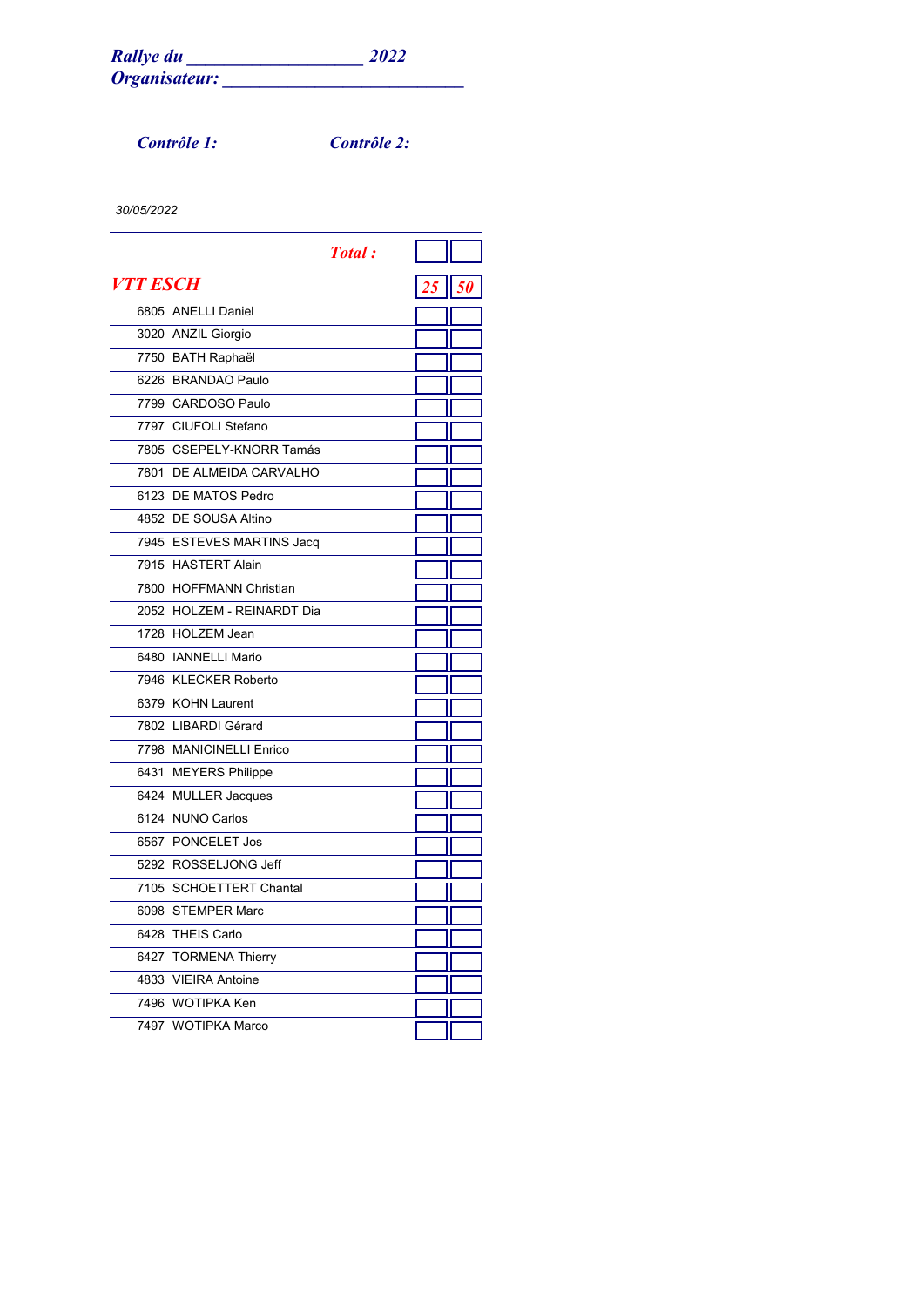*Contrôle 1: Contrôle 2:*

|                        | Total: |    |
|------------------------|--------|----|
| <b>TEAM SNOOZE-VSD</b> |        | 25 |
| 7358 BOSSELER Eric     |        |    |
| 8827 BOURG Emmanuel    |        |    |
| 4319 DICKES Sally      |        |    |
| 8342 THIBAUT Steven    |        |    |
| 8564 THILLMANN Lis     |        |    |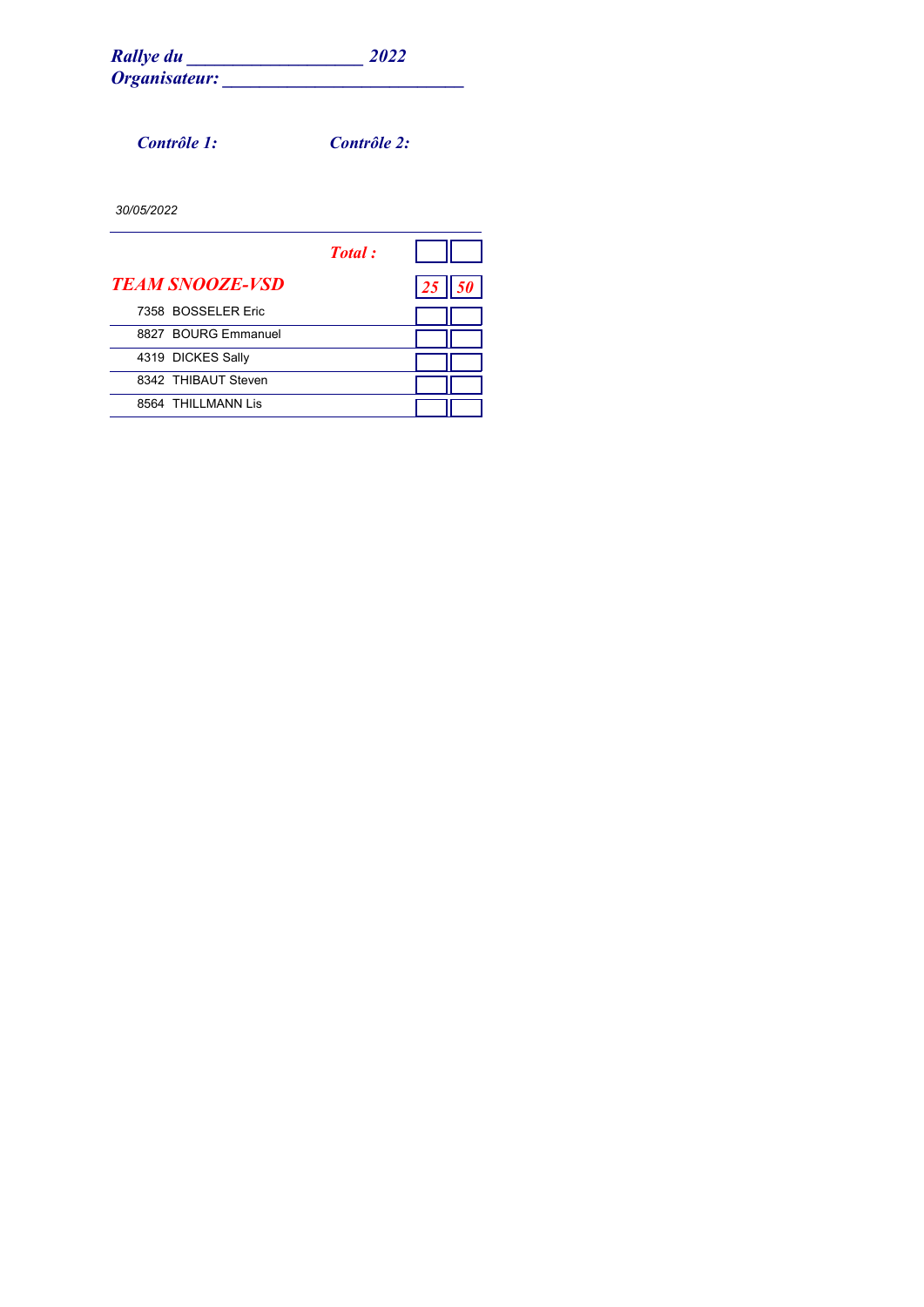*Contrôle 1: Contrôle 2:*

|                           | Total: |  |
|---------------------------|--------|--|
| <b>CT TOPROAD ROESERB</b> |        |  |
| 7457 BERG Claude          |        |  |
| 4604 BINTZ Jacques        |        |  |
| 8318 CECHMANEK Dominique  |        |  |
| 6026 EVEN René            |        |  |
| 5012 KLEE Jean            |        |  |
| 4229 LIBER Alain          |        |  |
| 6970 MAQUET Pascal        |        |  |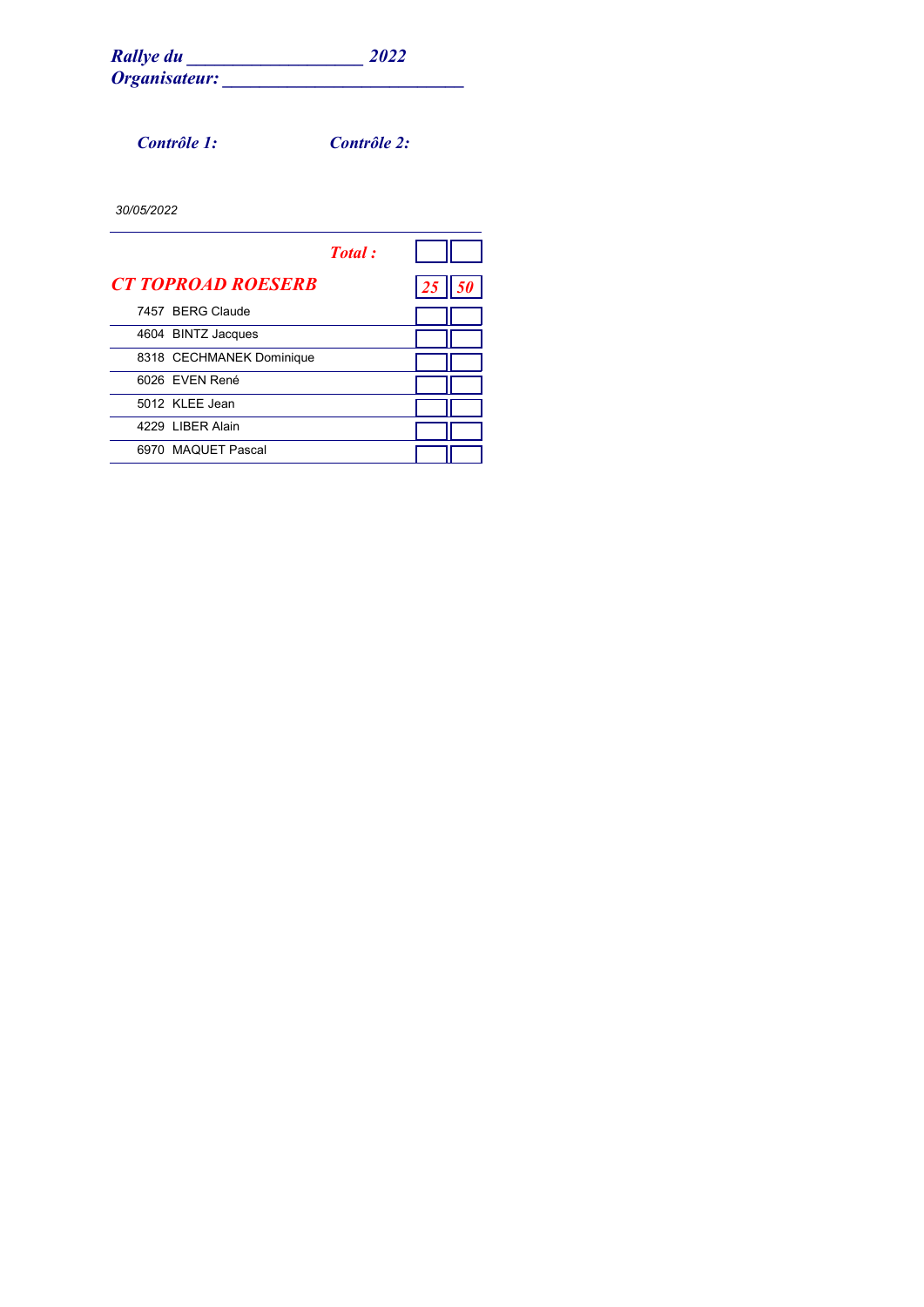*Contrôle 1: Contrôle 2:*

|      |                            | <b>Total</b> : |    |       |
|------|----------------------------|----------------|----|-------|
|      | <i><b>VËLO WËNTGER</b></i> |                | 25 | II 50 |
|      | 6294 BERSCHEID André       |                |    |       |
|      | 7420 BEWER Frank           |                |    |       |
|      | 7421 BEWER-VIANCE Myriam   |                |    |       |
| 6281 | <b>FNDERS Armand</b>       |                |    |       |
|      | 6289 FNDERS Roland         |                |    |       |
|      | 6248 FWFN Vic              |                |    |       |
|      | 6263 FISCHBACH Roby        |                |    |       |
|      | 6262 HABSCHEID Aloyse      |                |    |       |
|      | 6279 HAHN Norbert          |                |    |       |
|      | 7386 NESER Michel          |                |    |       |
|      | 7437 WEBER Carlo           |                |    |       |
|      | 6288 WEBER Joseph          |                |    |       |
|      | 7612 WEYLAND Johny         |                |    |       |
|      | 7613 WEYLAND-MATHIAS Man   |                |    |       |
|      | 6287 WICKELER Marc         |                |    |       |
|      | 8392 WIFS Jean             |                |    |       |
|      | 7385 WIRTH Alain           |                |    |       |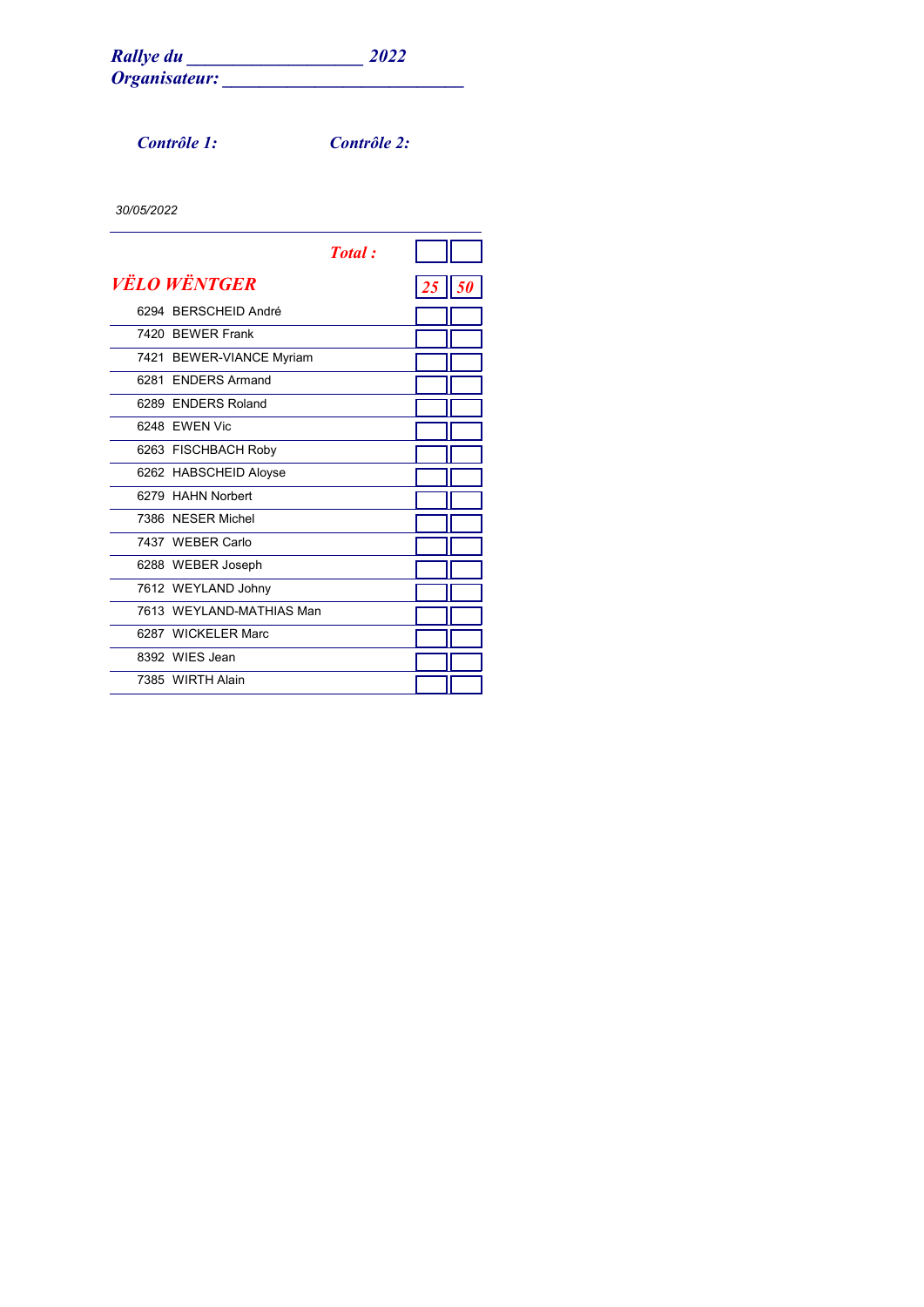*Contrôle 1: Contrôle 2:*

|                       | <b>Total</b> : |  |
|-----------------------|----------------|--|
| <i>VC POLICE</i>      |                |  |
| 7116 BOON Théodore    |                |  |
| 8472 GILS Claude      |                |  |
| 3545 STEINMETZ Freddy |                |  |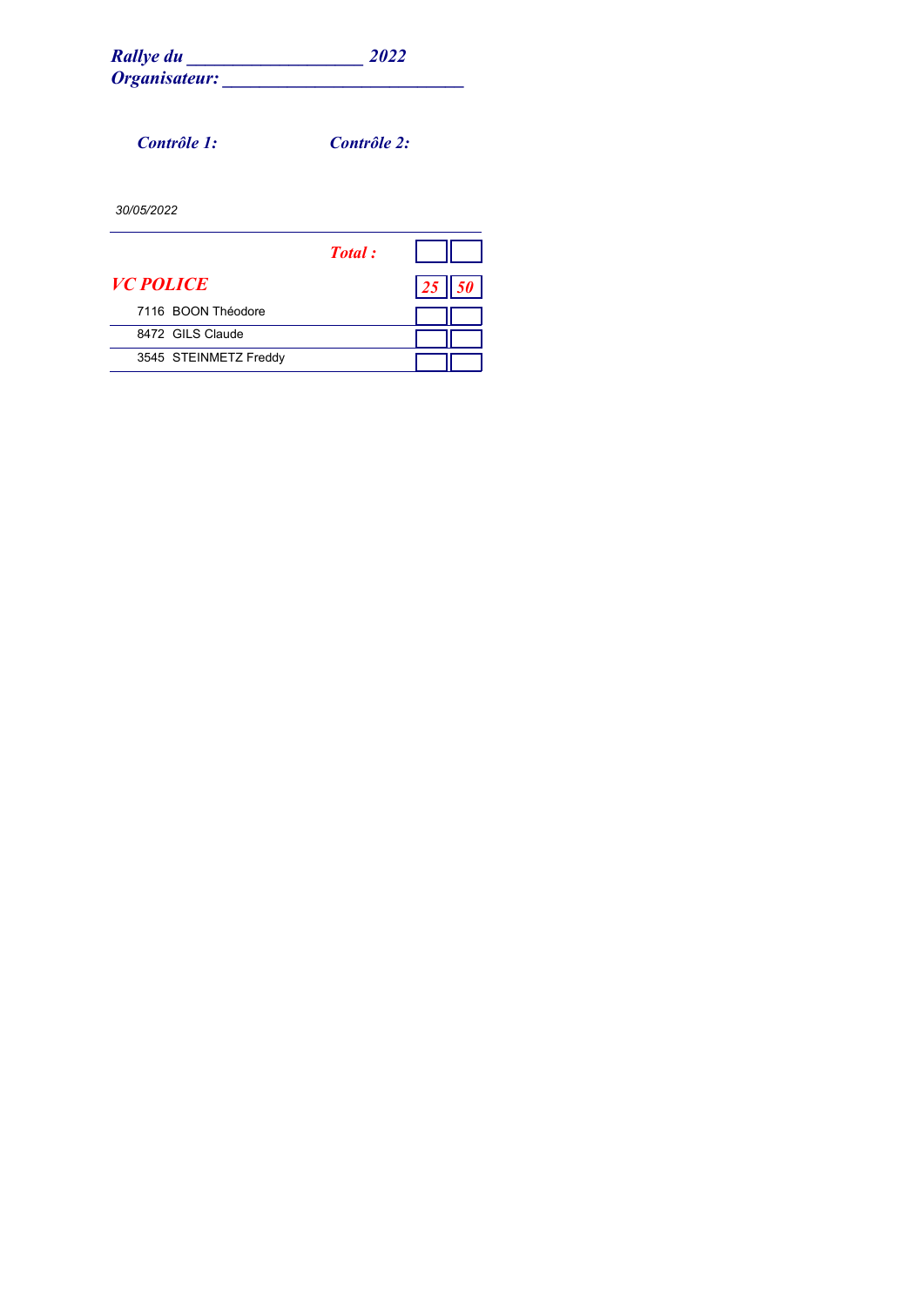| <b>Rallye du</b><br>Organisateur: | 2022        |    |
|-----------------------------------|-------------|----|
| Contrôle 1:                       | Contrôle 2: |    |
| 30/05/2022                        |             |    |
|                                   | Total:      |    |
| $- F.S.C.L.$                      |             | 25 |
| 8050 SALZINGER Florian            |             |    |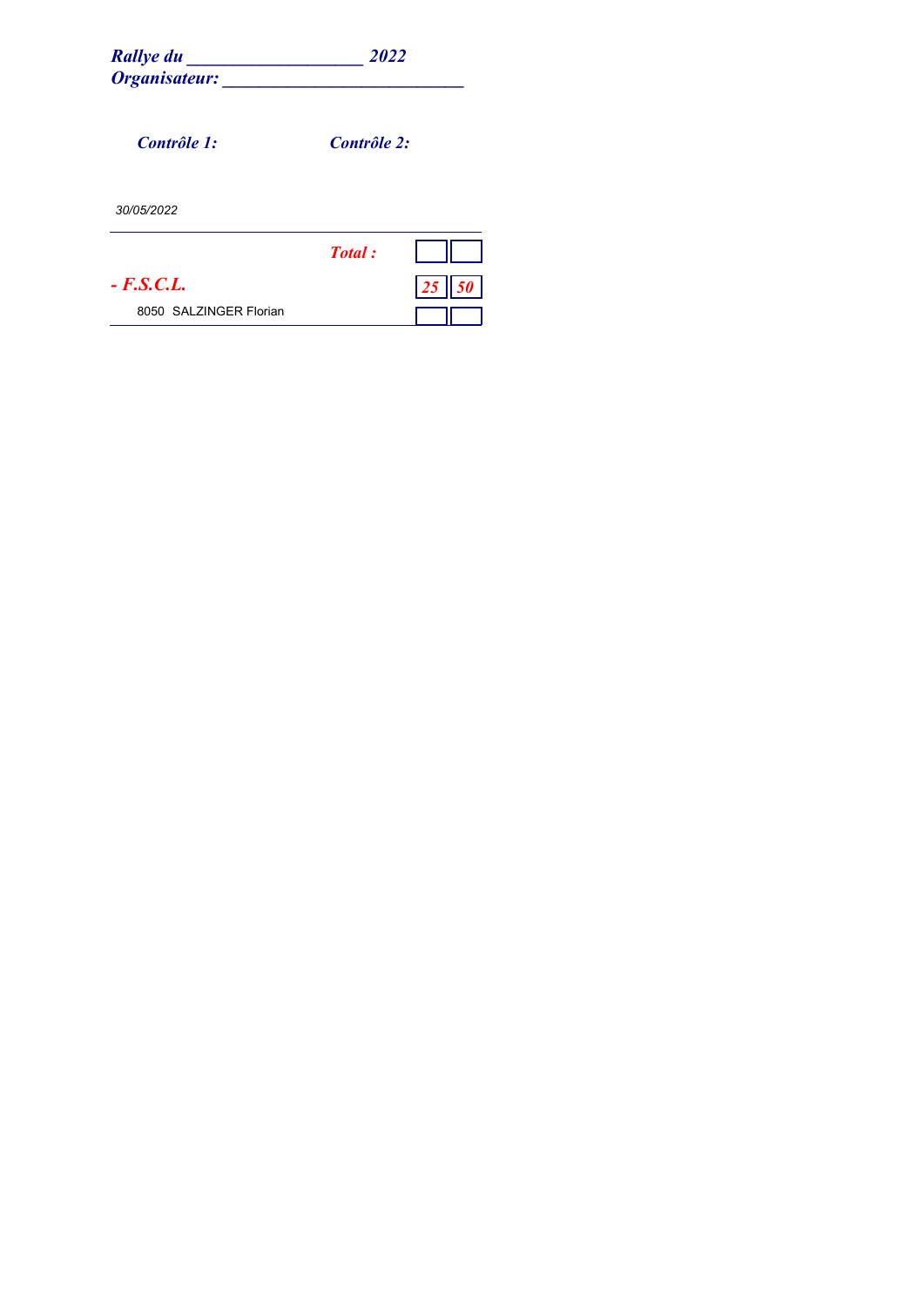*Contrôle 1: Contrôle 2:*

|                             | Total: |    |  |
|-----------------------------|--------|----|--|
| <b>L.I. FSCL</b>            |        | 25 |  |
| 8873 CHAPA I OPFZ Vicente B |        |    |  |
| 7962 DOS SANTOS Alexandre   |        |    |  |
| 2422 DUMONT Gérard          |        |    |  |
| 4217 GUIDE André            |        |    |  |
| 9005 I FFFBVRF Mathieu      |        |    |  |
| 8466 MACE Jean-Christophe   |        |    |  |
| 8027 MARTINS RODRIGUES M    |        |    |  |
| 8836 MIGNOT Richard         |        |    |  |
| 7033 MOSSIAT Jean-Philippe  |        |    |  |
| 8574 PAGANI Roberto         |        |    |  |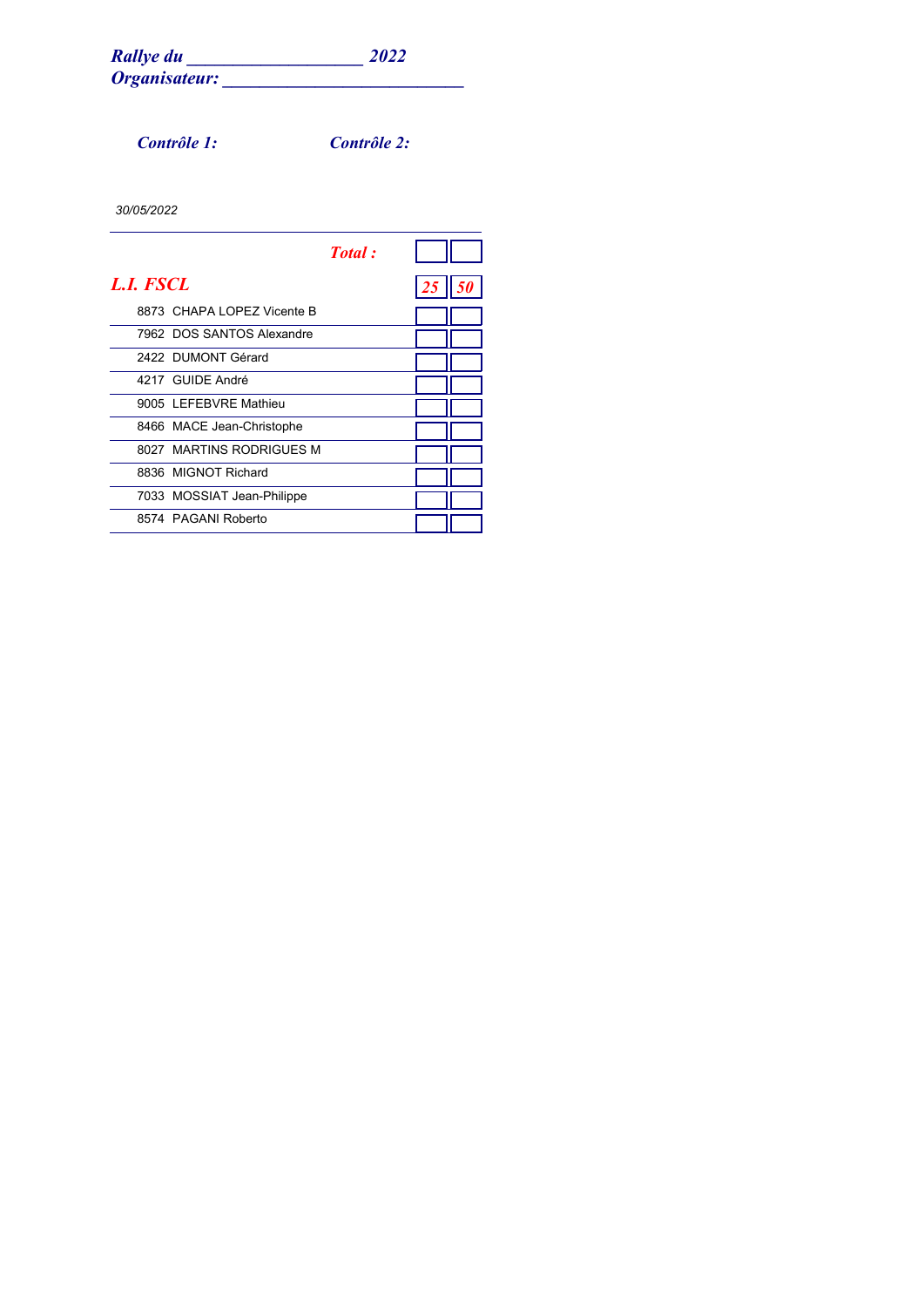| <b>Rallye du</b><br>Organisateur: | 2022        |
|-----------------------------------|-------------|
|                                   |             |
| Contrôle 1:                       | Contrôle 2: |
| 30/05/2022                        |             |
|                                   | Total:      |
| <b>CC CHEVIGNY</b>                |             |
| 8890 JUSSERET Jean-Pol            |             |